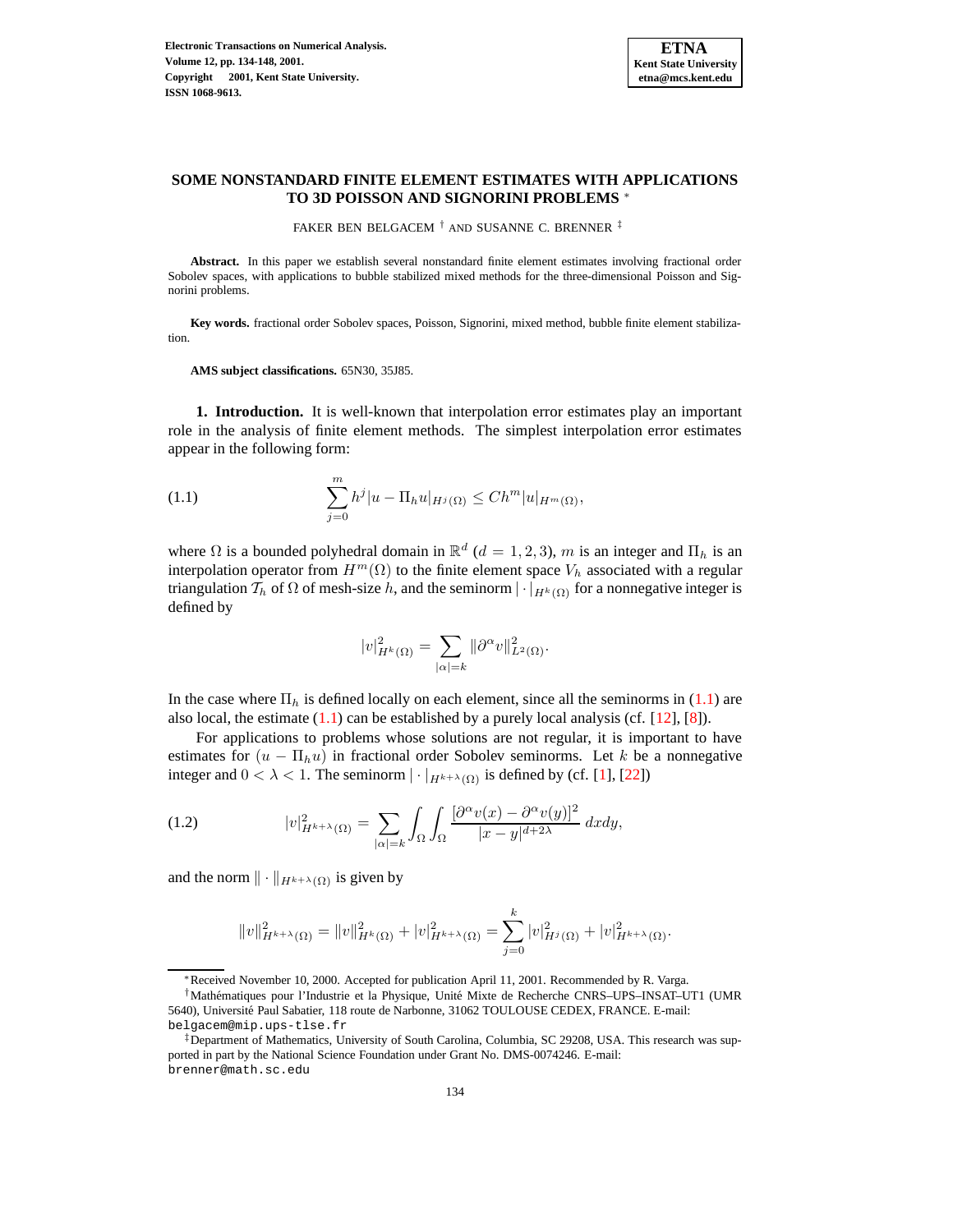Sometimes such estimates follow easily from the basic estimate [\(1.1\)](#page-0-0) and the interpola-tion theory of Sobolev spaces (cf. [\[22\]](#page-14-3)). For example, let  $\Pi = \Pi_h^1$  be the nodal interpolation operator for the  $P_1$  finite element space and  $0 < \lambda < 1$ , then  $(1.1)$  with  $m = 2$  implies that

$$
||u - \Pi_h^1 u||_{L^2(\Omega)} \le Ch^2 ||u||_{H^2(\Omega)} \qquad \forall u \in H^2(\Omega),
$$
  

$$
||u - \Pi_h^1 u||_{H^1(\Omega)} \le Ch ||u||_{H^2(\Omega)} \qquad \forall u \in H^2(\Omega),
$$

and hence

$$
||u - \Pi_h^1 u||_{H^{\lambda}(\Omega)} \le C_{\lambda} h^{2-\lambda} ||u||_{H^2(\Omega)} \qquad \forall u \in H^2(\Omega).
$$

Replacing u with  $(u - p)$  for an appropriate first order polynomial p so that

$$
\int_{\Omega} \partial^{\alpha} (u - p) \, dx = 0 \quad \text{for} \quad |\alpha| \le 1,
$$

we can then deduce from the preceding estimate and the Friedrichs inequality (cf. [\[19\]](#page-14-4)) that

$$
|u - \Pi_h^1 u|_{H^{\lambda}(\Omega)} \le C_{\lambda} h^{2-\lambda} |u|_{H^2(\Omega)}.
$$

Note that throughout this paper we use the symbol  $C$  (with or without subscripts) to represent generic positive constants which can take different values at different places.

On the other hand, in the case where  $\Pi = \Pi_h^0$  is the piecewise  $L^2$ -orthogonal projection operator from  $L^2(\Omega)$  to the  $\mathcal{P}_0$  finite element space, the standard estimate [\(1.1\)](#page-0-0) with  $m = 1$ only gives

$$
||u - \Pi_h^0 u||_{L^2(\Omega)} \le Ch|u|_{H^1(\Omega)}.
$$

For  $0 < \lambda < \frac{1}{2}$ , the estimate

(1.3) 
$$
|u - \Pi_h^0 u|_{H^{\lambda}(\Omega)} \le C_{\lambda} h^{1-\lambda} |u|_{H^1(\Omega)}
$$

does not follow from the interpolation theory of Sobolev spaces.

<span id="page-1-2"></span><span id="page-1-1"></span>Similarly, for  $0 < \lambda < \frac{1}{2}$ , the estimate

(1.4) 
$$
|u - \Pi_h^1 u|_{H^{1+\lambda}(\Omega)} \le C_{\lambda} h^{1-\lambda} |u|_{H^2(\Omega)}
$$

does not follow from [\(1.1\)](#page-0-0) and interpolation.

Inverse estimates are also important in the analysis of finite element methods. A standard inverse estimate for a Lagrange finite element space  $V_h(\Omega) \subset H^1(\Omega)$  takes the form

<span id="page-1-0"></span>
$$
(1.5) \t\t\t |v|_{H^1(\Omega)} \le Ch^{-1} \|v\|_{L^2(\Omega)} \t \forall v \in V_h(\Omega),
$$

and it can be obtained by a purely local analysis (cf. [\[12\]](#page-14-0), [\[8\]](#page-14-1)).

Let  $\lambda \in (0, 1)$ . From [\(1.5\)](#page-1-0) and the trivial estimate

$$
||v||_{L^2(\Omega)} \le ||v||_{L^2(\Omega)} \qquad \forall \, v \in V_h(\Omega),
$$

we can obtain by interpolation the following inverse estimate for the seminorm  $|\cdot|_{H^{\lambda}(\Omega)}$ :

$$
|v|_{H^{\lambda}(\Omega)} \leq C_{\lambda} h^{-\lambda} ||v||_{L^{2}(\Omega)} \qquad \forall v \in V_{h}(\Omega).
$$

However, for  $0 < \lambda < \frac{1}{2}$ , the inverse estimate

<span id="page-1-3"></span>(1.6) 
$$
|v|_{H^{1+\lambda}(\Omega)} \leq C_{\lambda} h^{-\lambda} |v|_{H^1(\Omega)} \qquad \forall v \in V_h(\Omega)
$$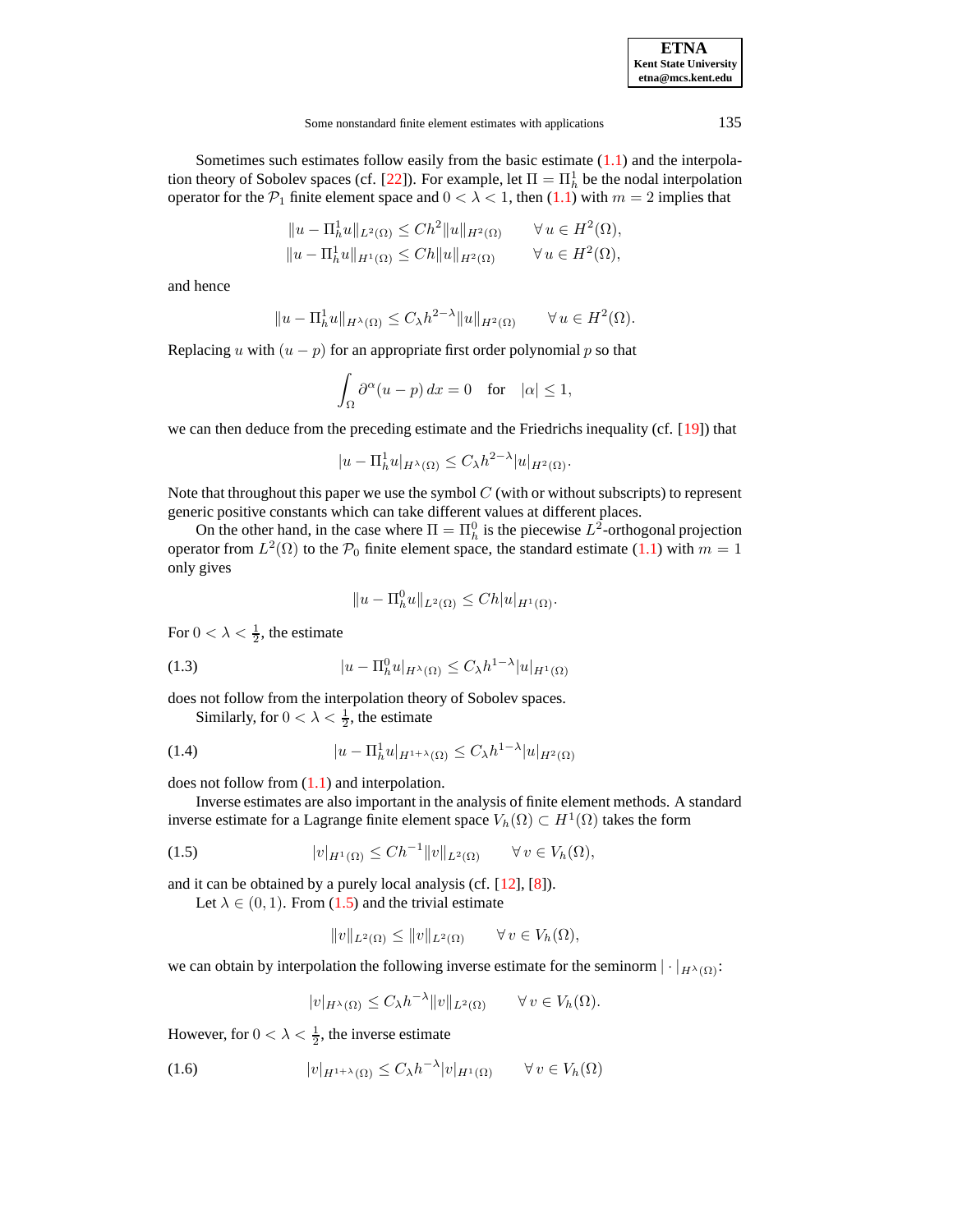does not follow from [\(1.5\)](#page-1-0) and interpolation.

In this paper we will establish certain finite element estimates in fractional order Sobolev seminorms which include in particular  $(1.3)$ ,  $(1.4)$  and  $(1.6)$ , with applications to some three dimensional mixed finite element methods.

The main difficulty in dealing with estimates in fractional order Sobolev seminorms is due to the non-local nature of the definition  $(1.2)$ . Our key observation is that the analysis of such estimates can be reduced to a purely local one by combining the ideas from [\[7\]](#page-14-5) and the estimate

<span id="page-2-0"></span>(1.7) 
$$
\int_{\Omega \setminus T} \frac{1}{|x - y|^{d + 2\lambda}} dy \leq \frac{C_{\lambda}}{\rho(x, \partial T)^{2\lambda}} \quad \forall x \in T,
$$

where T is an element in  $\mathcal{T}_h$  and  $\rho(x, \partial T) = \inf_{y \in \partial T} |x - y|$  is the distance from x to the boundary of  $T$ . Furthermore, the local analysis can be handled by the following estimate on a reference domain  $\hat{T}$ :

<span id="page-2-1"></span>
$$
(1.8) \quad \int_{\hat{T}} \frac{u^2(x)}{\rho(x,\partial \hat{T})^{2\lambda}} \, dx \le C_{\hat{T},\lambda} \|u\|_{H^{\lambda}(\hat{T})}^2 \qquad \forall \, u \in H^{\lambda}(\hat{T}) \quad \text{and} \quad 0 < \lambda < \frac{1}{2}.
$$

The estimate [\(1.7\)](#page-2-0) can be obtained easily by using the regularity of  $\mathcal{T}_h$  and a direct calculation. The estimate  $(1.8)$ , which follows from the Hardy inequalities, comes from the theory of Sobolev spaces. A proof of it can be found in either [\[18\]](#page-14-6) or [\[15\]](#page-14-7).

The rest of the paper is organized as follows. The nonstandard finite element estimates in fractional order Sobolev norms are proved in Section 2. Applications to three-dimensional mixed finite element methods for the Poisson problem and the Signorini contact problem are then given in Section 3.

**2. Nonstandard finite element estimates in fractional order Sobolev norms.** Let Ω be a bounded polyhedral domain in  $\mathbb{R}^d$  for  $d = 1, 2, 3$ . Let  $\mathscr{T}_h$  be a regular triangulation (cf. [\[12\]](#page-14-0), [\[8\]](#page-14-1)) of  $\Omega$ , where  $h = \max_{T \in \mathcal{T}_h} \text{diam } T$ . We will first show how certain estimates for the globally defined fractional order Sobolev seminorms can be reduced to local estimates.

LEMMA 2.1. Let  $\lambda \in (0,1)$  and  $w \in H^{k+\lambda}(\Omega)$ . Then the following error estimate *holds:*

<span id="page-2-4"></span>
$$
|w|_{H^{k+\lambda}(\Omega)}^2 \leq C_{\lambda} \sum_{|\alpha|=k} \sum_{T \in \mathcal{I}_h} \left[ |\partial^{\alpha} w|_{H^{\lambda}(T)}^2 + \int_T \frac{[\partial^{\alpha} w(x)]^2}{\rho(x, \partial T)^{2\lambda}} dx \right].
$$

*Proof.* By the definition  $(1.2)$ , we have

<span id="page-2-2"></span>
$$
|w|_{H^{k+\lambda}(\Omega)}^2 = \sum_{|\alpha|=k} \int_{\Omega} \int_{\Omega} \frac{[\partial^{\alpha} w(x) - \partial^{\alpha} w(y)]^2}{|x - y|^{d + 2\lambda}} dxdy
$$
  
(2.1)  

$$
= \sum_{|\alpha|=k} \left[ \sum_{T \in \mathcal{F}_h} \int_{T} \int_{T} \frac{[\partial^{\alpha} w(x) - \partial^{\alpha} w(y)]^2}{|x - y|^{d + 2\lambda}} dxdy + \sum_{\substack{T, T' \in \mathcal{F}_h \\ T \neq T'}} \int_{T} \int_{T'} \int_{T'} \frac{[\partial^{\alpha} w(x) - \partial^{\alpha} w(y)]^2}{|x - y|^{d + 2\lambda}} dxdy \right].
$$

Note that the first sum inside the bracket on the right-hand side of  $(2.1)$  equals  $\sum_{T \in \mathcal{T}_h} |\partial^{\alpha} w|_{H^{\lambda}(T)}^2$ . The second sum can be estimated following the ideas in [\[7\]](#page-14-5):

<span id="page-2-3"></span>
$$
(2.2) \sum_{\substack{T,T' \in \mathcal{F}_h \\ T \neq T'}} \int_T \int_{T'} \frac{[\partial^\alpha w(x) - \partial^\alpha w(y)]^2}{|x - y|^{d + 2\lambda}} dx dy \le 2 \bigg[ \sum_{\substack{T,T' \in \mathcal{F}_h \\ T \neq T'}} \int_T \int_{T'} \frac{[\partial^\alpha w(x)]^2}{|x - y|^{d + 2\lambda}} dx dy \bigg]
$$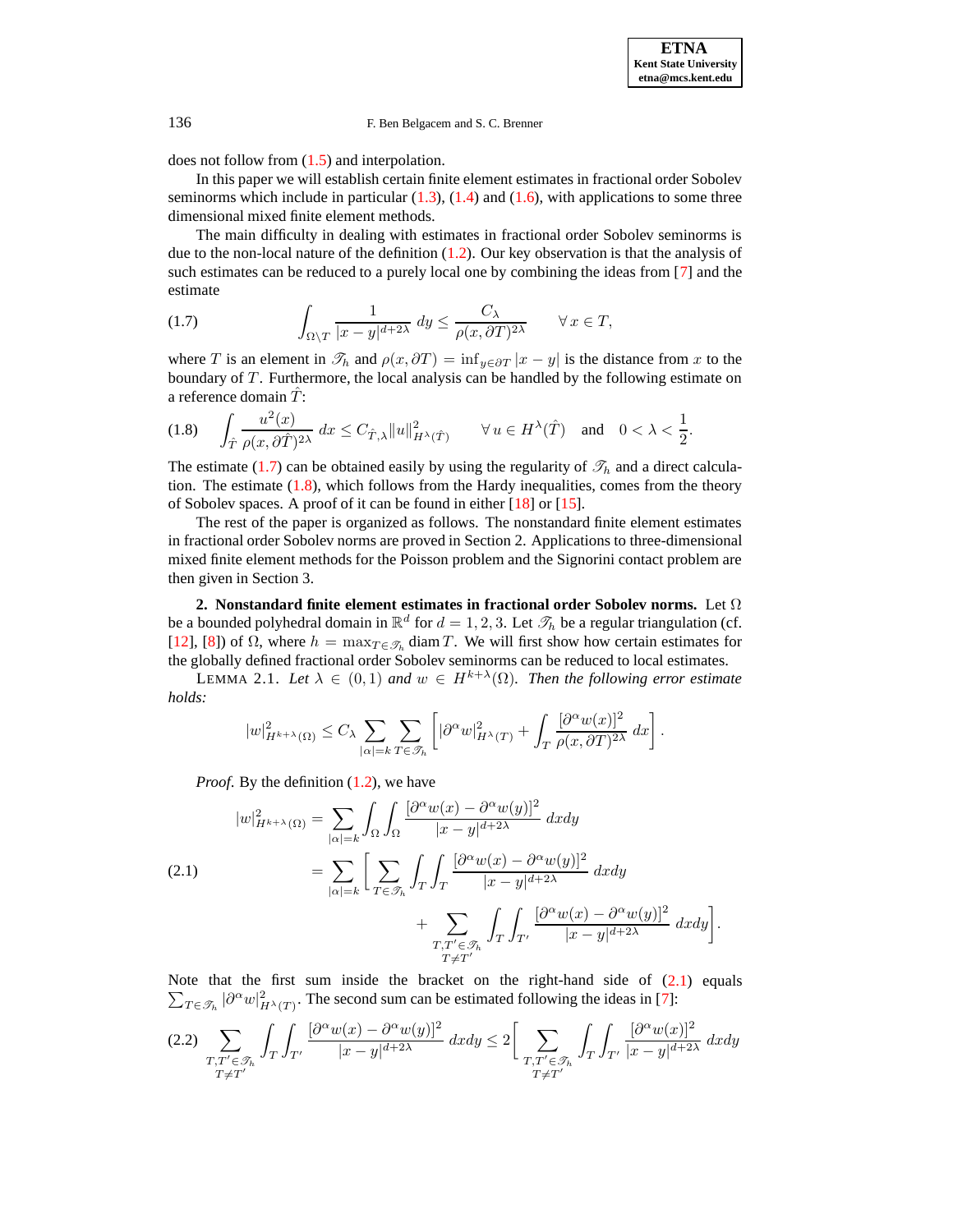Some nonstandard finite element estimates with applications 137

$$
+\sum_{\substack{T,T'\in\mathscr{T}_h\\T\neq T'}}\int_T\int_{T'}\frac{[\partial^\alpha w(y)]^2}{|x-y|^{d+2\lambda}}\;dxdy\bigg].
$$

Let us focus on the first term on the right-hand side of  $(2.2)$ , since the second one can be worked out in exactly the same way. We have, by  $(1.7)$ ,

<span id="page-3-0"></span>
$$
(2.3) \sum_{\substack{T,T' \in \mathcal{I}_h \\ T \neq T'}} \int_T \int_{T'} \frac{[\partial^\alpha w(x)]^2}{|x-y|^{d+2\lambda}} dx dy = \sum_{T \in \mathcal{I}_h} \int_T [\partial^\alpha w(x)]^2 \left( \int_{\Omega \setminus T} \frac{1}{|x-y|^{d+2\lambda}} dy \right) dx
$$

$$
\leq C_\lambda \sum_{T \in \mathcal{I}_h} \int_T \frac{[\partial^\alpha w(x)]^2}{\rho(x, \partial T)^{2\lambda}} dx.
$$

The lemma follows from  $(2.1)$ – $(2.3)$ .  $\Box$ 

REMARK 2.2. *Note that the right-hand side of the estimate in Lemma [2.1](#page-2-4) is in general infinite* when  $\lambda \in [\frac{1}{2}, 1)$ *. Therefore Lemma [2.1](#page-2-4) is of interest mainly for*  $\lambda \in (0, \frac{1}{2})$ *.* 

Let us now consider estimates for the piecewise constant interpolation operator  $\Pi_h^0$ . Let  $\mathcal{P}_0(T)$  stand for the set of constant functions defined on  $T \in \mathcal{I}_h$ . The  $\mathcal{P}_0$  finite element subspace  $M_h(\Omega)$  is defined by

$$
M_h(\Omega) = \left\{ v_h \in L^2(\Omega) : v_h \big|_T \in \mathcal{P}_0(T) \quad \forall T \in \mathcal{F}_h \right\}.
$$

The piecewise constant interpolation operator  $\Pi_h^0$  is the orthogonal projection from  $L^2(\Omega)$ into  $M_h(\Omega)$  and is defined as follows:

<span id="page-3-4"></span><span id="page-3-3"></span>(2.4) 
$$
\int_{\Omega} (v - \Pi_h^0 v) \psi_h \, dx = 0 \qquad \forall v \in L^2(\Omega), \ \psi_h \in M_h(\Omega).
$$

THEOREM 2.3. *For any*  $\lambda \in (0, \frac{1}{2})$  *and*  $\mu \in [\lambda, 1]$ *, the following error estimate holds*:

<span id="page-3-1"></span>
$$
(2.5) \t\t |v - \Pi_h^0 v|_{H^{\lambda}(\Omega)} \le C_{\lambda} h^{\mu-\lambda} |v|_{H^{\mu}(\Omega)} \t \forall v \in H^{\mu}(\Omega).
$$

*Proof.* Set  $v_h = \Pi_h^0 v$ . From Lemma [2.1](#page-2-4) we have

<span id="page-3-2"></span>
$$
(2.6) \t\t |v - v_h|_{H^{\lambda}(\Omega)}^2 \leq C_{\lambda} \sum_{T \in \mathcal{I}_h} \left[ |v - v_h|_{H^{\lambda}(T)}^2 + \int_T \frac{[(v - v_h)(x)]^2}{\rho(x, \partial T)^{2\lambda}} dx \right].
$$

Hence the proof of  $(2.5)$  is reduced to a local estimate which can be handled by  $(1.8)$  and the usual scaling argument as follows.

Let  $\hat{K}$  be the reference element and consider the transformation  $\hat{x} \mapsto x = B_T \hat{x} + b$ , where  $B_T$  is an invertible matrix. By [\(1.2\)](#page-0-1), [\(1.8\)](#page-2-1), Friedrichs' inequality and the regularity of  $\mathcal{I}_h$ , we obtain

$$
|v - v_h|_{H^{\lambda}(T)}^2 + \int_T \frac{[(v - v_h)(x)]^2}{\rho(x, \partial T)^{2\lambda}} dx
$$
  
\n
$$
\leq ||B_T^{-1}||^{d+2\lambda} |\det B_T|^2 |\hat{v} - \hat{v}_h|_{H^{\lambda}(\hat{T})}^2
$$
  
\n
$$
+ ||B_T^{-1}||^{2\lambda} |\det B_T| \int_{\hat{T}} \frac{[(\hat{v} - \hat{v}_h)(\hat{x})]^2}{\rho(\hat{x}, \partial \hat{T})^{2\lambda}} d\hat{x}
$$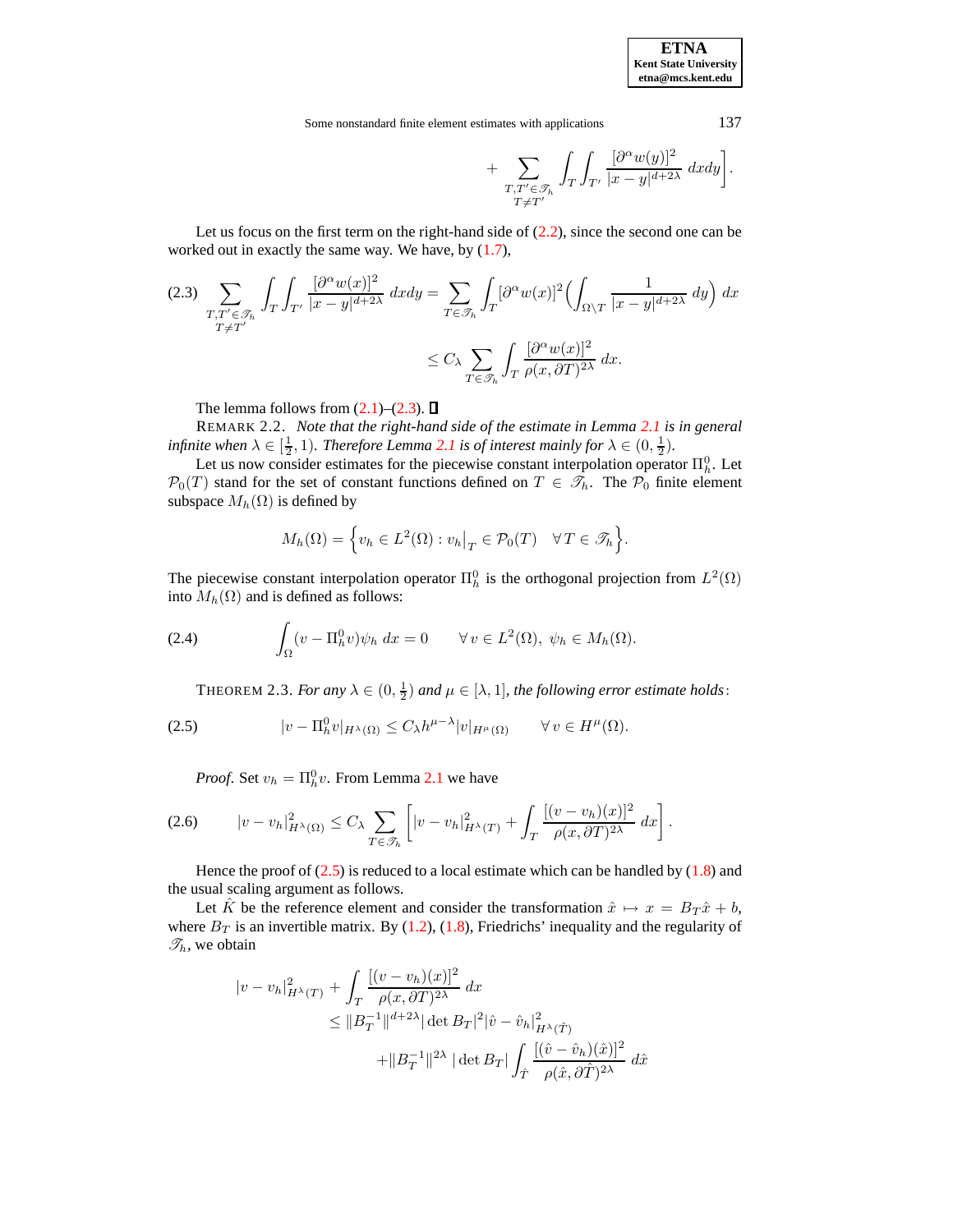$$
\leq C_{\lambda} \|B_T^{-1}\|^{2\lambda} |\det B_T| \|\hat{v} - \hat{v}_h\|_{H^{\lambda}(\hat{T})}^2
$$
  
\n
$$
\leq C_{\lambda} \|B_T^{-1}\|^{2\lambda} |\det B_T| \|\hat{v}\|_{H^{\lambda}(\hat{T})}^2
$$
  
\n
$$
\leq C_{\lambda} \|B_T^{-1}\|^{2\lambda} |\det B_T| \|\hat{v}\|_{H^{\mu}(\hat{T})}^2
$$
  
\n
$$
\leq C_{\lambda} \|B_T^{-1}\|^{2\lambda} |\det B_T| \|B_T\|^{d+2\mu} |\det B_T^{-1}|^2 |v|_{H^{\mu}(T)}^2
$$
  
\n
$$
\leq C_{\lambda} h^{2(\mu-\lambda)} |v|_{H^{\mu}(T)}^2.
$$

In view of  $(2.6)$ , we deduce that

$$
|v - v_h|_{H^{\lambda}(\Omega)}^2 \le C_{\lambda} h^{2(\mu - \lambda)} \sum_{T \in \mathcal{T}_h} |v|_{H^{\mu}(T)}^2 \le C_{\lambda} h^{2(\mu - \lambda)} |v|_{H^{\mu}(\Omega)}^2,
$$

and the lemma follows.

By a straight-forward argument (or cf.  $[13]$ ), we also have

$$
||v - \Pi_h^0 v||_{L^2(\Omega)} \le C_\lambda h^\mu |v|_{H^\mu(\Omega)} \qquad \forall \, v \in H^\mu(\Omega), \ \lambda \le \mu \le 1,
$$

which together with Theorem [2.3](#page-3-3) imply

<span id="page-4-1"></span>
$$
(2.7) \t\t ||v - \Pi_h^0 v||_{H^{\lambda}(\Omega)} \le C_{\lambda} h^{\mu-\lambda} |v|_{H^{\mu}(\Omega)} \t\t \forall v \in H^{\mu}(\Omega), \ \lambda \le \mu \le 1.
$$

For the applications in Section 3 we will need interpolation error estimates in the dual spaces of the Sobolev spaces. The operator  $\Pi_h^0$  can be extended to the dual space  $H^{\lambda}(\Omega)'$  for  $\lambda \in (0, \frac{1}{2})$  as follows:

<span id="page-4-0"></span>
$$
(2.8) \qquad \qquad \langle v - \Pi_h^0 v, \psi_h \rangle_{\lambda, \Omega} = 0, \qquad \forall v \in H^{\lambda}(\Omega)', \ \psi_h \in M_h(\Gamma),
$$

<span id="page-4-3"></span>where  $\langle \cdot, \cdot \rangle_{\lambda,\Omega}$  is the duality pairing between  $H^{\lambda}(\Omega)'$  and  $H^{\lambda}(\Omega)$  that generalizes the inner product  $(\cdot, \cdot)_{L^2(\Omega)}$ .

THEOREM 2.4. *For any*  $\lambda \in (0, \frac{1}{2})$  *and*  $\mu \in [\lambda, 1]$ *, the following error estimate holds*:

$$
||v - \Pi_h^0 v||_{H^{\mu}(\Omega)'} \leq C_{\lambda} h^{\mu-\lambda} ||v||_{H^{\lambda}(\Omega)'} \qquad \forall v \in H^{\lambda}(\Omega)'.
$$

*Proof.* Let  $v \in H^{\lambda}(\Omega)'$  be arbitrary. By duality and the definitions [\(2.4\)](#page-3-4) and [\(2.8\)](#page-4-0), we can write

<span id="page-4-2"></span>
$$
(2.9) \quad \|v - \Pi_h^0 v\|_{H^{\mu}(\Omega)'} = \sup_{w \in H^{\mu}(\Omega)} \frac{\langle v - \Pi_h^0 v, w \rangle_{\mu, \Omega}}{\|w\|_{H^{\mu}(\Omega)}} = \sup_{w \in H^{\mu}(\Omega)} \frac{\langle v, w - \Pi_h^0 w \rangle_{\lambda, \Omega}}{\|w\|_{H^{\mu}(\Omega)}}.
$$

From  $(2.7)$ , we have

$$
\langle v, w - \Pi_h^0 w \rangle_{\lambda, \Omega} \le ||v||_{H^{\lambda}(\Omega)'} ||w - \Pi_h^0 w||_{H^{\lambda}(\Omega)} \le C_{\lambda} h^{\mu-\lambda} ||v||_{H^{\lambda}(\Omega)'} ||w||_{H^{\mu}(\Omega)},
$$

and the theorem follows from  $(2.9)$ .  $\Box$ 

REMARK 2.5. *Theorem [2.3](#page-3-3) and Theorem [2.4](#page-4-3) remain valid on a d-dimensional*  $(d = 1, 2)$ *polyhedral surface* Γ*, with essentially identical proofs. Note that the space* H<sup>λ</sup> (Γ)<sup>0</sup> *can also be written as*  $H^{-\lambda}(\Gamma)$ *.* 

Next, we consider the nodal interpolation operator  $\Pi^1_h$  from  $\mathscr{C}(\bar{\Omega})$  to a  $\mathscr{C}^0$  Lagrange (or tensorial) finite element space  $V_h$  associated with  $\mathcal{T}_h$  (cf. [\[12\]](#page-14-0), [\[8\]](#page-14-1)).

**THEOREM 2.6.** Let  $\lambda \in (0, \frac{1}{2})$ . Then we have, for  $d = 1, 2$ ,

<span id="page-4-4"></span>
$$
(2.10) \quad |v - \Pi_h^1 v|_{H^{1+\lambda}(\Omega)} \le C_\lambda h^{\mu-\lambda} |v|_{H^{1+\mu}(\Omega)} \qquad \forall \, v \in H^{1+\mu}(\Omega), \, \lambda \le \mu \le 1,
$$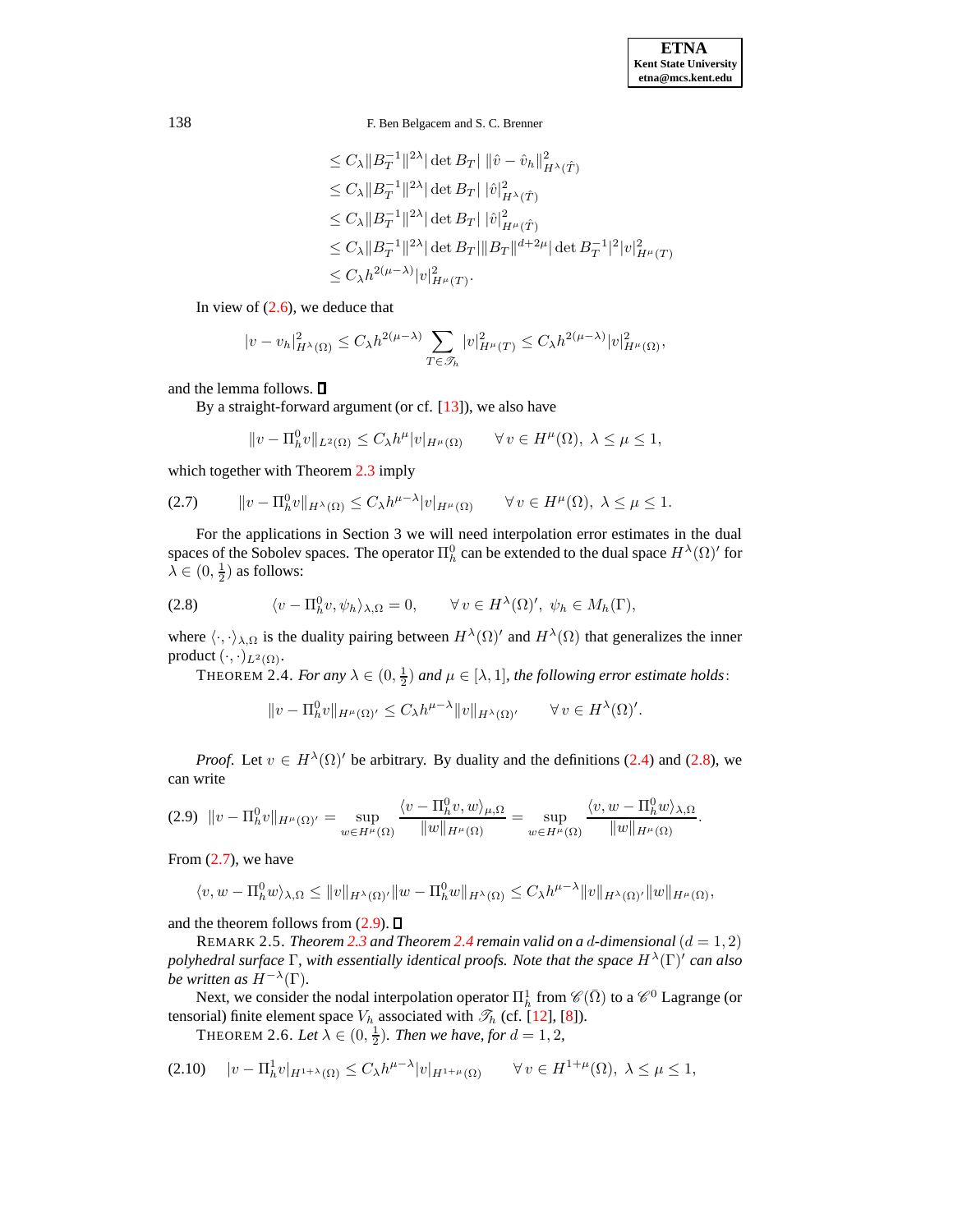*and for*  $d = 3$ *,* 

<span id="page-5-4"></span>
$$
(2.11) \t|v - \Pi_h^1 v|_{H^{1+\lambda}(\Omega)} \leq C_{\lambda,\mu} h^{\mu-\lambda} |v|_{H^{1+\mu}(\Omega)} \quad \forall \, v \in H^{1+\mu}(\Omega), \, \frac{1}{2} < \mu \leq 1.
$$

*Proof*. We will follow the notation introduced in Theorem [2.3.](#page-3-3) First we consider the cases of  $d = 1$  and  $d = 2$ . Let  $\Pi_h^1 v = v_h$ . From Lemma [2.1](#page-2-4) we have

<span id="page-5-2"></span>
$$
(2.12) \quad |v - v_h|_{H^{1+\lambda}(\Omega)}^2 \le C \sum_{T \in \mathcal{I}_h} \left[ |v - v_h|_{H^{1+\lambda}(T)}^2 + \int_T \frac{|\nabla v(x) - \nabla v_h(x)|^2}{\rho(x, \partial T)^{2\lambda}} \, dx \right].
$$

Using scaling, [\(1.2\)](#page-0-1), [\(1.8\)](#page-2-1) and the regularity of  $\mathcal{T}_h$ , we have

<span id="page-5-0"></span>
$$
|v - v_h|_{H^{1+\lambda}(T)}^2 + \int_T \frac{|\nabla v(x) - \nabla v_h(x)|^2}{\rho(x, \partial T)^{2\lambda}} dx
$$
  
\n
$$
\leq \|B_T^{-1}\|^{d+2\lambda} \|B_T\|^2 |\det B_T|^2 |\hat{v} - \hat{v}_h|_{H^{1+\lambda}(\hat{T})}^2
$$
  
\n(2.13)  
\n
$$
+ \|B_T^{-1}\|^{2\lambda} \|B_T\|^2 |\det B_T| \int_{\hat{T}} \frac{|\nabla \hat{v}(x) - \nabla \hat{v}_h(x)|^2}{\rho(\hat{x}, \partial \hat{T})^{2\lambda}} d\hat{x}
$$
  
\n
$$
\leq C_{\lambda} \|B_T^{-1}\|^2 |\det B_T|\Big[|\hat{v} - \hat{v}_h|_{H^1(\hat{T})}^2 + |\hat{v} - \hat{v}_h|_{H^{1+\lambda}(\hat{T})}^2].
$$

From the equivalence of norms on finite dimensional vector spaces and Sobolev's inequality (cf.  $[1]$ ,  $[19]$ ,  $[22]$ ), it is easy to see that

<span id="page-5-1"></span>
$$
\|\hat{v} - \hat{v}_h\|_{H^1(\hat{T})}^2 + |\hat{v} - \hat{v}_h|_{H^{1+\lambda}(\hat{T})}^2 \le C \left[ \|\hat{v}\|_{H^1(\hat{T})}^2 + \|\hat{v}\|_{H^{1+\lambda}(\hat{T})}^2 + \|\hat{v}_h\|_{L^\infty(\hat{T})}^2 \right]
$$
\n
$$
\le C \left[ \|\hat{v}\|_{H^1(\hat{T})}^2 + \|\hat{v}\|_{H^{1+\lambda}(\hat{T})}^2 + \|\hat{v}\|_{L^\infty(\hat{T})}^2 \right]
$$
\n
$$
\le C_\lambda \|\hat{v}\|_{H^{1+\lambda}(\hat{T})}^2.
$$

Combining  $(1.2)$ ,  $(2.13)$ ,  $(2.14)$ , the Bramble-Hilbert lemma (cf.  $[6]$ ,  $[13]$ ) and scaling, we have

<span id="page-5-3"></span>
$$
|v - v_h|_{H^{1+\lambda}(T)}^2 + \int_T \frac{|\nabla v(x) - \nabla v_h(x)|^2}{\rho(x, \partial T)^{2\lambda}} dx
$$
  
\n
$$
\leq C_{\lambda} ||B_T^{-1}||^{2\lambda} ||B_T||^2 |\det B_T|
$$
  
\n
$$
\times \inf_{p \in \mathcal{P}_1(\hat{T})} \left[ |(\hat{v} - p) - (\hat{v} - p)_h|_{H^1(\hat{T})}^2 + |(\hat{v} - p) - (\hat{v} - p)_h|_{H^{1+\lambda}(\hat{T})}^2 \right]
$$
  
\n(2.15) 
$$
\leq C_{\lambda} ||B_T^{-1}||^{2\lambda} ||B_T||^2 |\det B_T| \inf_{p \in \mathcal{P}_1(\hat{T})} ||\hat{v} - p||_{H^{1+\lambda}(\hat{T})}^2
$$
  
\n
$$
\leq C_{\lambda} ||B_T^{-1}||^{2\lambda} ||B_T||^2 |\det B_T||\hat{v}|_{H^{1+\lambda}(\hat{T})}^2
$$
  
\n
$$
\leq C_{\lambda} ||B_T^{-1}||^{2\lambda} ||B_T||^2 |\det B_T||\hat{v}|_{H^{1+\mu}(\hat{T})}^2
$$
  
\n
$$
\leq C_{\lambda} ||B_T^{-1}||^{2\lambda} ||B_T||^2 |\det B_T||\hat{v}|_{H^{1+\mu}(\hat{T})}^2
$$
  
\n
$$
\leq C_{\lambda} ||B_T^{-1}||^{2\lambda} ||B_T||^2 |\det B_T|| ||B_T||^{2d+2\mu} ||B_T^{-1}||^2 |\det B_T^{-1}|^2 |v|_{H^{\mu}(T)}^2
$$
  
\n
$$
\leq C_{\lambda} h^{2(\mu-\lambda)} |v|_{H^{\mu}(T)}^2.
$$

The estimate  $(2.10)$  follows from  $(2.12)$  and  $(2.15)$ . The proof of  $(2.11)$  is similar, except that  $(2.14)$  must be replaced by

$$
|\hat{v}-\hat{v}_h|^2_{H^1(\hat{T})}+|\hat{v}-\hat{v}_h|^2_{H^{1+\lambda}(\hat{T})}\leq C_\mu\|\hat{v}\|^2_{H^{1+\mu}(\hat{T})}.
$$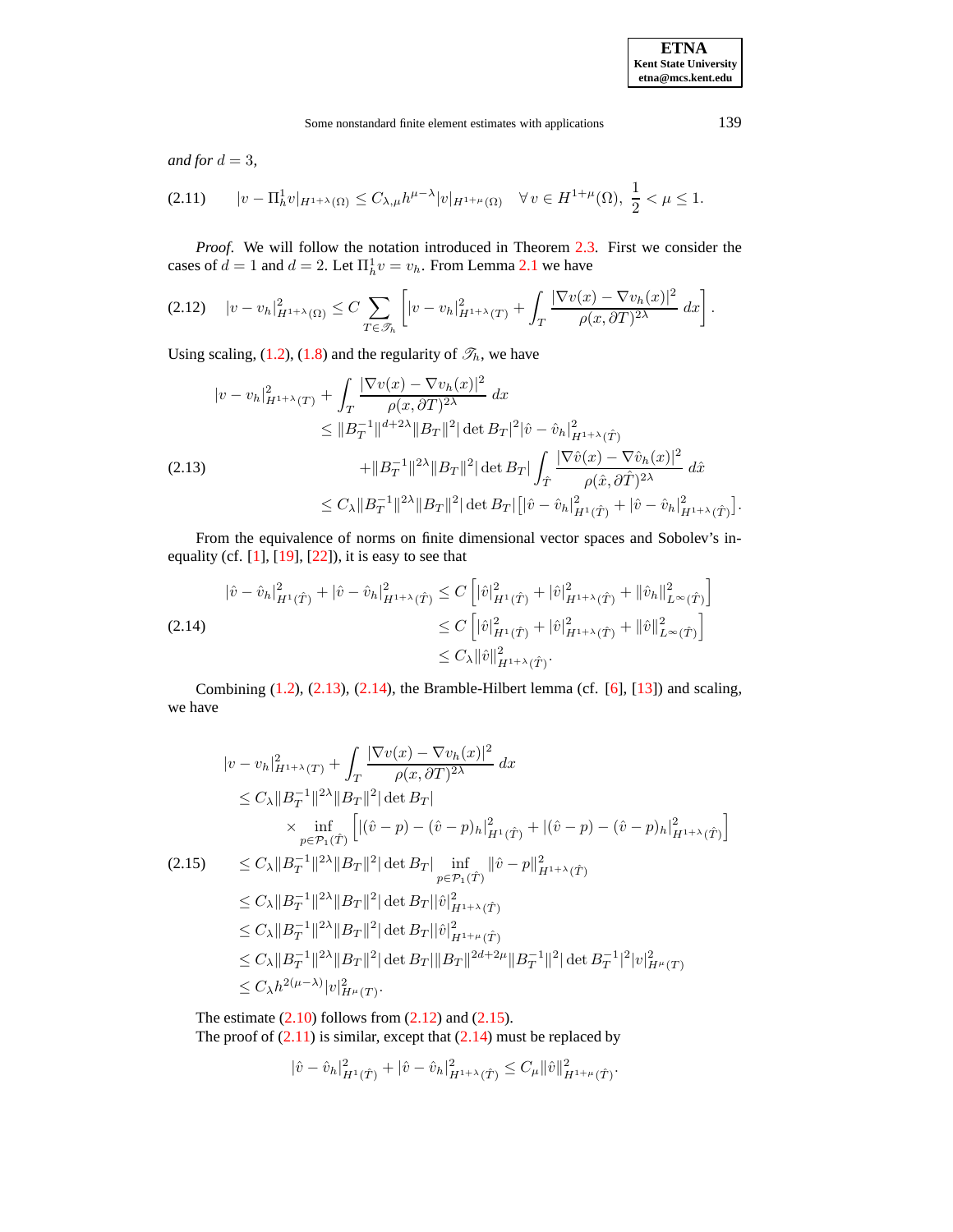The theorem now follows.  $\square$ 

REMARK 2.7. *The results of* [\[7\]](#page-14-5) *can be recovered from* [\(2.10\)](#page-4-4) *by taking*  $\mu = \lambda$ *.* 

Finally, we turn to inverse estimates involving fractional order Sobolev norms. For this purpose we will assume that the triangulation  $\mathcal{T}_h$  is quasi-uniform (cf. [\[12\]](#page-14-0), [\[8\]](#page-14-1)).

THEOREM 2.8. Let  $\lambda \in (0, \frac{1}{2})$  and  $\theta \in [0, \lambda]$ . Then the following estimate holds:

 $|v|_{H^{\lambda}(\Omega)} \leq C_{\lambda} h^{\theta-\lambda} |v|_{H^{\theta}(\Omega)} \qquad \forall v \in M_h(\Omega).$ 

*Proof.* We will follow the notation in Theorem [2.3.](#page-3-3) Let  $v \in M_h(\Omega)$  be arbitrary. From Lemma [2.1](#page-2-4) we have

<span id="page-6-0"></span>
$$
(2.16) \t\t |v|_{H^{\lambda}(\Omega)}^2 \leq C \sum_{T \in \mathcal{I}_h} \left[ |v|_{H^{\lambda}(T)}^2 + \int_T \frac{[v(x)]^2}{\rho(x, \partial T)^{2\lambda}} dx \right].
$$

Using the equivalence of norms on a finite dimensional vector space, we obtain, by scaling,  $(1.2)$ ,  $(1.8)$  and the quasi-uniformity of  $\mathcal{T}_h$ ,

$$
\begin{aligned} |v|_{H^\lambda(T)}^2 + \int_T \frac{[v(x)]^2}{\rho(x,\partial T)^{2\lambda}} \, dx &\leq \|B_T^{-1}\|^{d+2\lambda} |\det B_T|^2 |\hat{v}|_{H^\lambda(\hat{T})}^2 \\ &\quad + \|B_T^{-1}\|^{2\lambda} |\det B_T| \int_{\hat{T}} \frac{[\hat{v}(\hat{x})]^2}{\rho(\hat{x},\partial \hat{T})^{2\lambda}} \, d\hat{x} \\ &\leq C_\lambda \|B_T^{-1}\|^{2\lambda} |\det B_T| \|\hat{v}\|_{L^2(\hat{T})}^2 \\ &\leq C_\lambda \|B_T^{-1}\|^2^\lambda |\det B_T| \|\det B_T^{-1}\| \|v\|_{L^2(T)}^2 \\ &\leq C_\lambda h^{-2\lambda} \|v\|_{L^2(T)}^2. \end{aligned}
$$

Combining the preceding estimate and  $(2.16)$  we have

<span id="page-6-3"></span>
$$
(2.17) \t\t |v|_{H^{\lambda}(\Omega)} \leq C_{\lambda} h^{-\lambda} \|v\|_{L^{2}(\Omega)} \t \forall v \in M_{h}(\Omega).
$$

In other words the theorem holds for  $\theta = 0$ .

The proof for  $\theta \in (0, \lambda]$  is more complicated. For  $T \in \mathcal{T}_h$ , we denote by  $\sigma_T$  the collection of elements in  $\mathcal{T}_h$  which share at least one vertex with T, i.e.,

<span id="page-6-2"></span>
$$
\sigma_T = \{ T' \in \mathcal{S}_h : \quad \overline{T} \cap \overline{T'} \neq \emptyset \}.
$$

The domain  $S_T$  is defined by

$$
\overline{S}_T = \bigcup_{T' \in \sigma_T} \overline{T}'.
$$

We have

<span id="page-6-1"></span>(2.19)  
\n
$$
|v|_{H^{\lambda}(\Omega)}^2 = \sum_{T,T' \in \mathcal{F}_h} \int_T \int_{T'} \frac{[v(x) - v(y)]^2}{|x - y|^{d + 2\lambda}} dxdy
$$
\n
$$
= \sum_{\substack{T,T' \in \mathcal{F}_h \\ T' \in \sigma_T}} \int_T \int_{T'} \frac{[v(x) - v(y)]^2}{|x - y|^{d + 2\lambda}} dxdy
$$
\n
$$
+ \sum_{\substack{T,T' \in \mathcal{F}_h \\ T' \notin \sigma_T}} \int_T \int_{T'} \frac{[v(x) - v(y)]^2}{|x - y|^{d + 2\lambda}} dxdy.
$$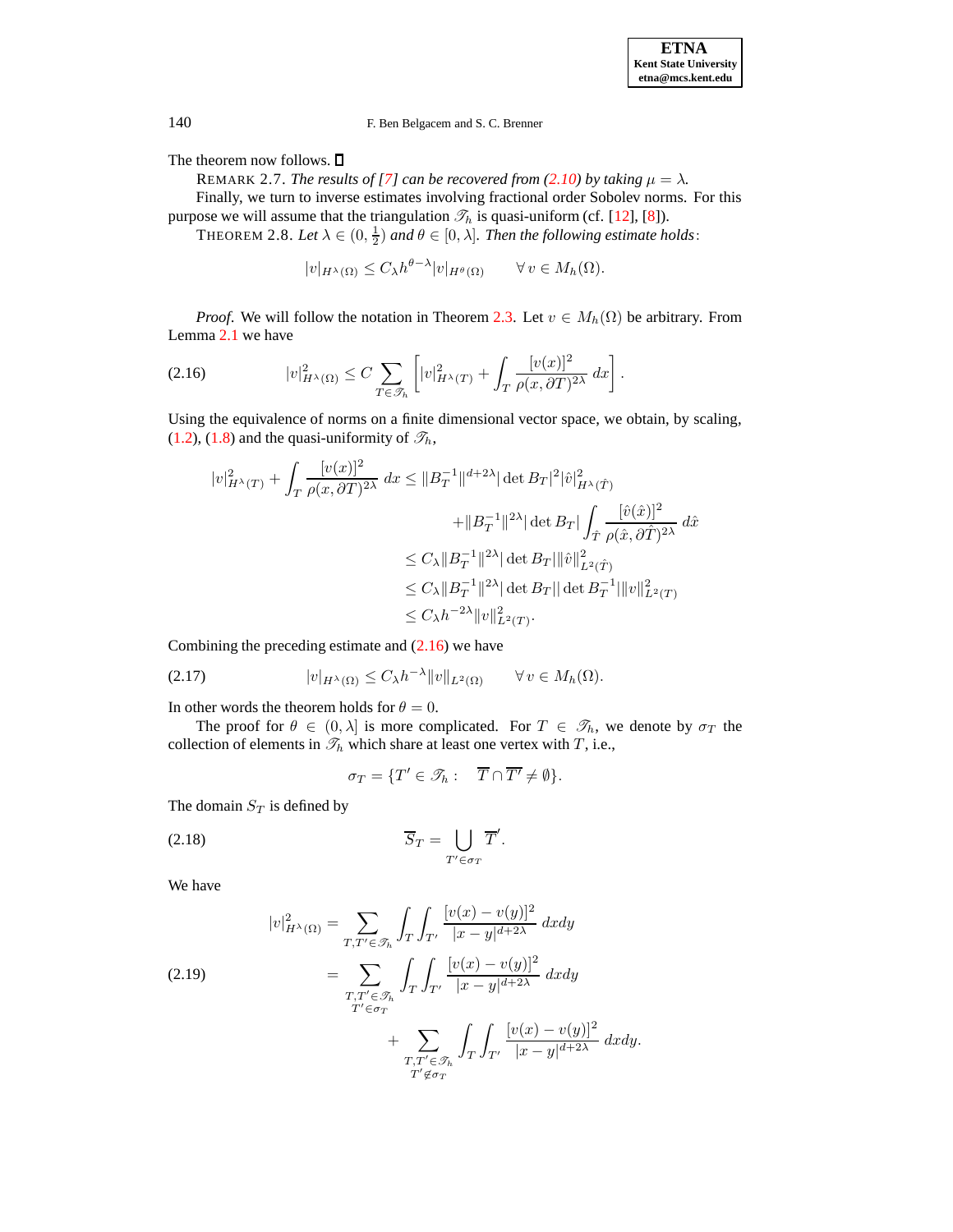## Some nonstandard finite element estimates with applications 141

There is an easy estimate for the second sum on the right-hand side of  $(2.19)$ :

<span id="page-7-2"></span>
$$
\sum_{\substack{T,T' \in \mathcal{F}_h \\ T' \notin \sigma_T}} \int_T \int_{T'} \frac{[v(x) - v(y)]^2}{|x - y|^{d + 2\lambda}} dxdy
$$
\n
$$
\leq Ch^{2(\theta - \lambda)} \sum_{\substack{T,T' \in \mathcal{F}_h \\ T' \notin \sigma_T}} \int_T \int_{T'} \frac{[v(x) - v(y)]^2}{|x - y|^{d + 2\theta}} dxdy
$$
\n
$$
\leq Ch^{2(\theta - \lambda)} |v|_{H^{\theta}(\Omega)}^2.
$$

In view of  $(1.2)$  and  $(2.18)$ , we can bound the first sum on the right-hand side of  $(2.19)$ by

<span id="page-7-1"></span>
$$
(2.21) \qquad \qquad \sum_{\substack{T,T'\in\mathcal{T}_h\\T'\in\sigma_T}}\int_T\int_{T'}\frac{[v(x)-v(y)]^2}{|x-y|^{d+2\lambda}}\;dxdy\leq \sum_{T\in\mathcal{F}_h}|v|_{H^\lambda(S_T)}^2.
$$

Let  $\hat{S}_T$  be a reference domain with unit diameter which is similar to  $S_T$ , F be the affine transformation that maps  $\hat{S}_T$  to  $S_T$ , and  $\hat{v} = v \circ F$  be the pull-back of v to  $\hat{S}_T$ . We obtain, by applying [\(2.17\)](#page-6-3) to  $\tilde{S}_T$  and using the Bramble-Hilbert lemma (cf. [\[13\]](#page-14-8)),

<span id="page-7-0"></span>(2.22) 
$$
|\hat{v}|_{H^{\lambda}(\hat{S}_T)} = \inf_{p \in \mathcal{P}_0(\hat{S}_T)} |\hat{v} - p|_{H^{\lambda}(\hat{S}_T)}
$$

$$
\leq C_{\lambda} \inf_{p \in \mathcal{P}_0(\hat{S}_T)} ||\hat{v} - p||_{L^2(\hat{S}_T)} \leq C_{\lambda} |\hat{v}|_{H^{\theta}(\hat{S}_T)}.
$$

Combining  $(2.22)$  with a scaling argument, we have

$$
|v|_{H^{\lambda}(S_T)} \leq C_{\lambda} h^{\theta-\lambda} |v|_{H^{\theta}(S_T)},
$$

which together with  $(2.21)$  imply

<span id="page-7-3"></span>
$$
(2.23) \qquad \sum_{\substack{T,T' \in \mathcal{F}_h \\ T' \in \sigma_T}} \int_T \int_{T'} \frac{[v(x) - v(y)]^2}{|x - y|^{d + 2\lambda}} dx dy \le C_{\lambda} h^{2(\theta - \lambda)} \sum_{T \in \mathcal{F}_h} |v|_{H^{\theta}(S_T)}^2
$$

$$
\le C_{\lambda} h^{2(\theta - \lambda)} |v|_{H^{\theta}(\Omega)}^2.
$$

The case for  $\theta \in (0, \lambda]$  now follows from [\(2.19\)](#page-6-1), [\(2.20\)](#page-7-2) and [\(2.23\)](#page-7-3).  $\square$ 

In exactly the same way one can prove the following theorem for a  $\mathscr{C}^0$  Lagrange (or tensorial) finite element space  $V_h(\Omega)$ .

THEOREM 2.9. Let  $\lambda \in (0, \frac{1}{2})$  and  $\theta \in [0, \lambda]$ . Then the following estimate holds:

$$
|v|_{H^{1+\lambda}(\Omega)} \leq C_{\lambda} h^{\theta-\lambda} |v|_{H^{1+\theta}(\Omega)} \qquad \forall v \in V_h(\Omega).
$$

**3. Bubble stabilization of three-dimensional mixed finite element methods.** In this section we apply Theorem [2.4](#page-4-3) to establish optimal error estimates for the numerical solution of some second order elliptic partial differential equations by the bubble stabilized finite element method, when the exact solution is not regular. First, we present the discretization of the 3D Poisson problem, where the Dirichlet condition is dualized à la Babuška. The second application deals with the approximation of the 3D unilateral contact problem known as the Signorini problem.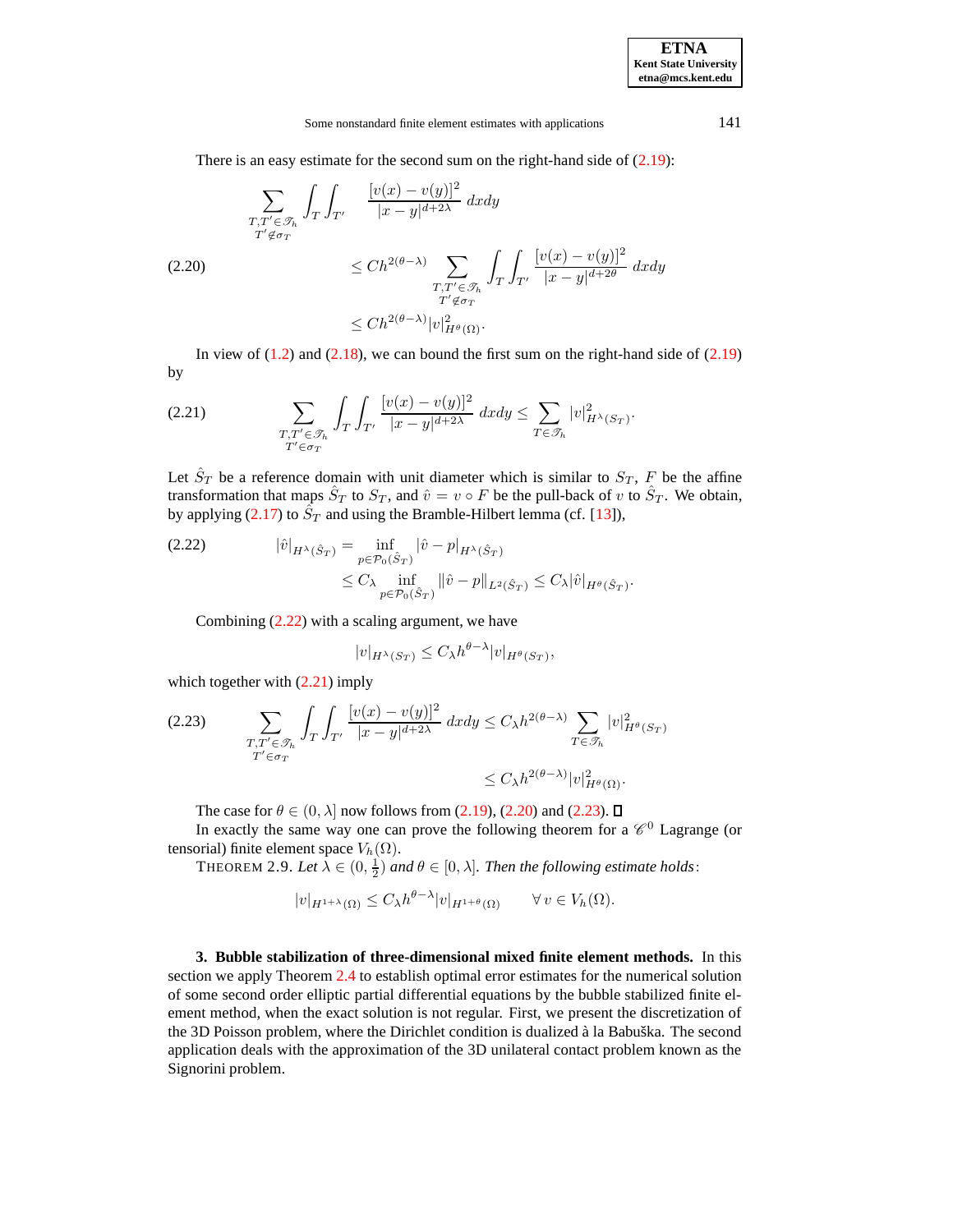## 142 F. Ben Belgacem and S. C. Brenner

**3.1. The Poisson problem with Lagrange multipliers.** Let Ω be a bounded polyhedral domain in  $\mathbb{R}^3$  with boundary  $\Gamma = \partial \Omega$ . Given  $f \in L^2(\Omega)$  and  $g \in H^{\frac{1}{2}}(\Gamma)$ , the problem of interest is the Poisson equation:

<span id="page-8-0"></span>
$$
(3.1) \t-\Delta u = f \t\t \text{in } \Omega,
$$

(3.2)  $u = g$  on  $\Gamma$ .

By using Lagrange multipliers to enforce the Dirichlet condition (cf. [\[2\]](#page-14-10)), we can formulate  $(3.1)$ – $(3.2)$  as the following saddle point problem:

Find  $(u, \varphi) \in H^1(\Omega) \times H^{\frac{1}{2}}(\Gamma)'$  such that

<span id="page-8-1"></span>(3.3) 
$$
\int_{\Omega} \nabla u \cdot \nabla v \, dx + \langle \varphi, v \rangle_{\frac{1}{2}, \Gamma} = \int_{\Omega} fv \, dx \qquad \forall v \in H^{1}(\Omega),
$$

(3.4) 
$$
\langle \psi, u \rangle_{\frac{1}{2}, \Gamma} = \langle \psi, g \rangle_{\frac{1}{2}, \Gamma} \qquad \forall \psi \in H^{\frac{1}{2}}(\Gamma)'.
$$

Let  $\mathcal{T}_h^{\Omega}$  be a regular triangulation made of elements that are tetrahedra with a maximum size  $h$  (the extension to the hexahedra does not create any technical difficulty). The trace of  $\mathcal{T}_h^{\Omega}$  on the boundary  $\Gamma$  results in a regular (2D) triangulation  $\mathcal{T}_h^{\Gamma}$  made of triangular elements which are the faces of tetrahedral elements in  $\mathcal{T}_h^{\Omega}$ . Let  $Y_h(\Omega)$  be the space defined by

$$
Y_h(\Omega) = \left\{ v_h \in \mathscr{C}^0(\overline{\Omega}) : v_h \big|_{\kappa} \in \mathcal{P}_1(\kappa) \quad \forall \, \kappa \in \mathcal{F}_h^{\Omega} \right\},\
$$

where  $\mathcal{P}_1(\kappa)$  is the set of all affine functions over  $\kappa$ . In the stabilized finite element approach, the discrete space  $Y_h(\Omega)$  is enriched by cubic bubble functions defined on the boundary Γ. Let  $\{x_1, x_2, x_3\}$  be the vertices of the triangle  $T \in \mathcal{T}_h^{\Gamma}$  which is a face of the tetrahedral element  $\kappa_T$  in  $\mathscr{T}_h^{\Omega}$ . The vertices of  $\kappa_T$  are  $(x_i)_{1 \leq i \leq 4}$  and  $\lambda_i$   $(1 \leq i \leq 4)$  is the barycentric coordinate associated with  $x_i$ . The bubble function we need to use is defined to be

$$
\varphi_T(x) = \frac{60}{|T|} \lambda_1(x) \lambda_2(x) \lambda_3(x) \qquad \forall x \in \kappa_T,
$$

and extended by zero elsewhere. Then the locally stabilized finite element space is given by

$$
X_h(\Omega) = Y_h(\Omega) \oplus \Big(\bigoplus_{T \in \mathcal{F}_h^{\Gamma}} \mathbb{R} \varphi_T\Big).
$$

The approximate Lagrange multipliers are piecewise constant functions with respect to the mesh  $\mathscr{T}_h^{\Gamma}$ , i.e.,

$$
M_h(\Gamma) = \left\{ \psi_h \in L^2(\Gamma) : \psi_h \big|_T \in \mathcal{P}_0(T) \quad \forall T \in \mathcal{F}_h^{\Gamma} \right\},\
$$

and the discrete problem for  $(3.3)$ – $(3.4)$  is:

Find  $(u_h, \varphi_h) \in X_h(\Omega) \times M_h(\Gamma)$  such that

<span id="page-8-2"></span>(3.5) 
$$
\int_{\Omega} \nabla u_h \cdot \nabla v_h \, dx + \langle \varphi_h, v_h \rangle_{\frac{1}{2},\Gamma} = \int_{\Omega} f v_h \, dx \qquad \forall v_h \in X_h(\Omega),
$$

$$
\langle \psi_h, u_h \rangle_{\frac{1}{2},\Gamma} = \langle \psi_h, g \rangle_{\frac{1}{2},\Gamma} \qquad \forall \psi_h \in M_h(\Gamma).
$$

The properties that allow for existence and uniqueness results are the coercivity of the form  $(u_h, v_h) \mapsto (\nabla(\cdot), \nabla(\cdot))_{L^2(\Omega)}$  on a subspace of  $X_h(\Omega)$  and the so-called inf-sup condition of the form  $(v_h, \psi_h) \mapsto \langle \psi_h, v_h \rangle_{\frac{1}{2},\Gamma}$  on the spaces  $X_h(\Omega) \times M_h(\Gamma)$ . There is no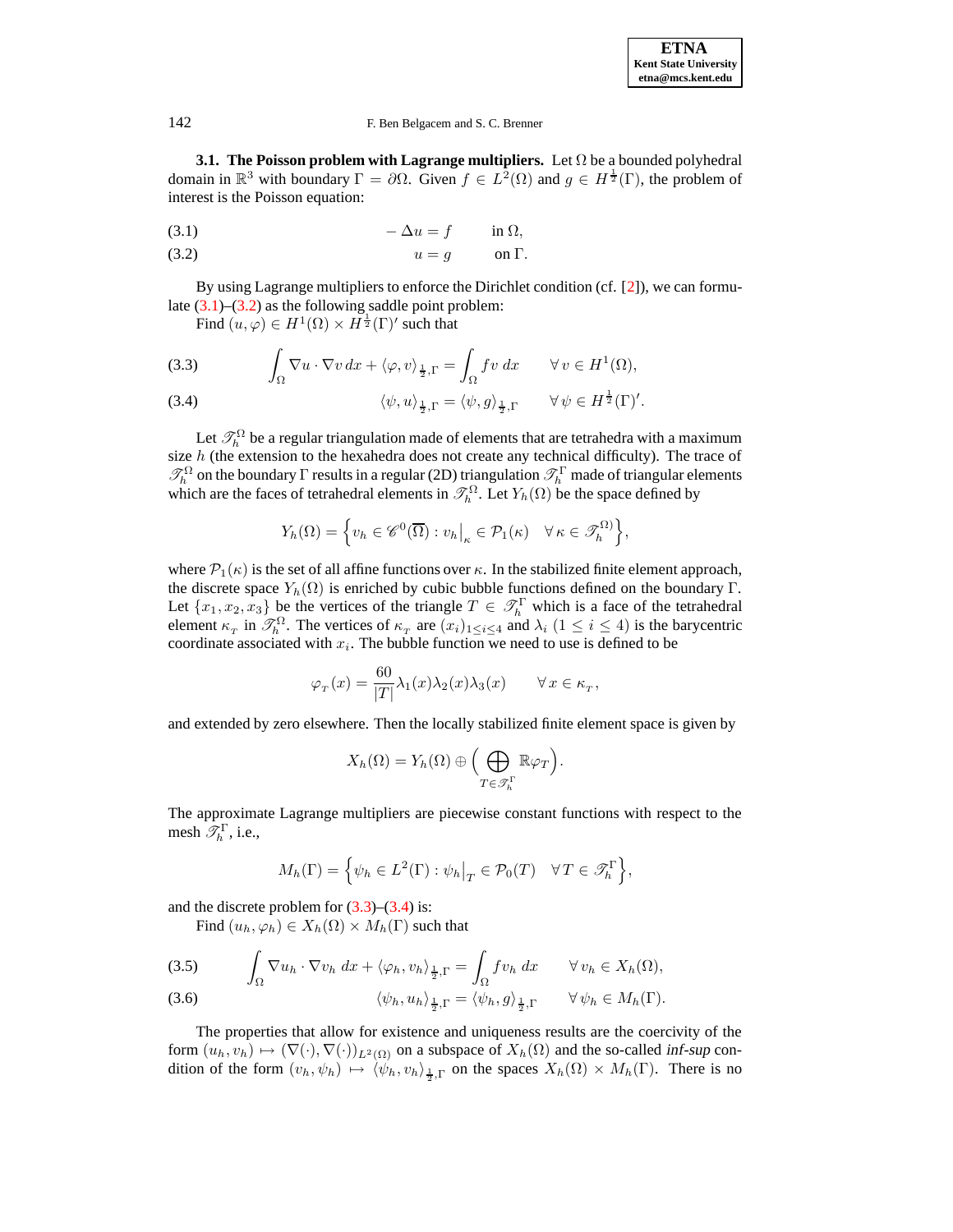| <b>ETNA</b>                  |
|------------------------------|
| <b>Kent State University</b> |
| etna@mcs.kent.edu            |

particular difficulty in checking that the seminorm  $|\cdot|_{H^1(\Omega)}$  is equivalent to the  $H^1$ -norm in the space

$$
\Big\{v_h\in X_h(\Omega):\langle\psi_h,v_h\rangle_{\frac{1}{2},\Gamma}=0\quad\forall\,\psi_h\in M_h(\Gamma)\Big\}.
$$

This proves the coercivity of the first form on this space. Moreover, following the lines of [\[3\]](#page-14-11), the spaces  $X_h(\Omega)$  and  $M_h(\Gamma)$  satisfy the Babuška-Brezzi condition (also known as the inf-sup condition):

$$
\inf_{\psi_h \in M_h(\Gamma)} \sup_{v_h \in X_h(\Omega)} \frac{\langle \psi_h, v_h \rangle_{\frac{1}{2},\Gamma}}{\|v_h\|_{H^1(\Omega)} \|\psi_h\|_{H^{\frac{1}{2}}(\Gamma)'} } > \gamma,
$$

where the constant  $\gamma$  does not depend on h. Therefore, using the saddle point theory (cf. [\[9\]](#page-14-12)), one can prove that problem [\(3.5\)](#page-8-2)–[\(3.6\)](#page-8-2) has a unique solution  $(u_h, \varphi_h) \in X_h(\Omega) \times M_h(\Gamma)$ which satisfies the following abstract error estimate:

<span id="page-9-0"></span>(3.7) 
$$
||u - u_h||_{H^1(\Omega)} + ||\varphi - \varphi_h||_{H^{\frac{1}{2}}(\Gamma)'} \leq
$$

$$
C \Big( \inf_{v_h \in X_h(\Omega)} ||u - v_h||_{H^1(\Omega)} + \inf_{\psi_h \in M_h(\Gamma)} ||\varphi - \psi_h||_{H^{\frac{1}{2}}(\Gamma)'} \Big).
$$

In the following theorem we apply Theorem  $2.4$  to derive from  $(3.7)$  the convergence rate of our mixed finite element solution of  $(3.5)$ – $(3.6)$ .

THEOREM 3.1. *Assume that the exact solution* u *of Poisson's problem belongs to*  $H^{1+\lambda}(\Omega)$   $(0 < \lambda < \frac{1}{2})$ . *Then the following error estimate holds:* 

$$
||u - u_h||_{H^1(\Omega)} + ||\varphi - \varphi_h||_{H^{\frac{1}{2}}(\Gamma)'} \le Ch^{\lambda}(||u||_{H^{1+\lambda}(\Omega)} + ||f||_{L^2(\Omega)}).
$$

*Proof.* It is sufficient to observe that, since  $u \in H^{1+\lambda}(\Omega)$  and  $\Delta u \in L^2(\Omega)$ ,  $\varphi = \frac{\partial u}{\partial n} \in$  $H^{\frac{1}{2}-\lambda}(\Gamma)'$  with

$$
\|\varphi\|_{H^{\frac{1}{2}-\lambda}(\Gamma)'} \leq C(\|u\|_{H^{1+\lambda}(\Omega)} + \|f\|_{L^2(\Omega)}).
$$

We can then use Theorem [2.4](#page-4-3) to obtain

$$
\inf_{\psi_h \in M_h(\Gamma)} \|\varphi - \psi_h\|_{H^{\frac{1}{2}}(\Gamma)'} \le Ch^{\lambda} \|\varphi\|_{H^{\frac{1}{2}-\lambda}(\Gamma)'} \le Ch^{\lambda} (\|u\|_{H^{1+\lambda}(\Omega)} + \|f\|_{L^2(\Omega)}).
$$

The bound

$$
\inf_{v_h \in X_h(\Omega)} \|u - v_h\|_{H^1(\Omega)} \le Ch^{\lambda} \|u\|_{H^{1+\lambda}(\Omega)}
$$

can be obtained by using a finite element interpolation for non-smooth functions (cf. [\[21\]](#page-14-13),  $[5]$ .

REMARK 3.2. *In two dimensions, there is no need for stabilization since the natural spaces*  $Y_h(\Omega)$  *and*  $M_h(\Gamma)$  (*built as described above with obvious modification*) *are compatible regarding the* inf-sup *condition* (*cf.* [\[2\]](#page-14-10), [\[20\]](#page-14-15)). *In three dimensions this condition is lost and is restored by bubble stabilization* (*cf.* [\[10\]](#page-14-16), [\[11\]](#page-14-17)). *Note, however, that even for nonregular two-dimensional solutions, the one-dimensional result in Theorem [2.4](#page-4-3) is needed for proving optimal convergence results.*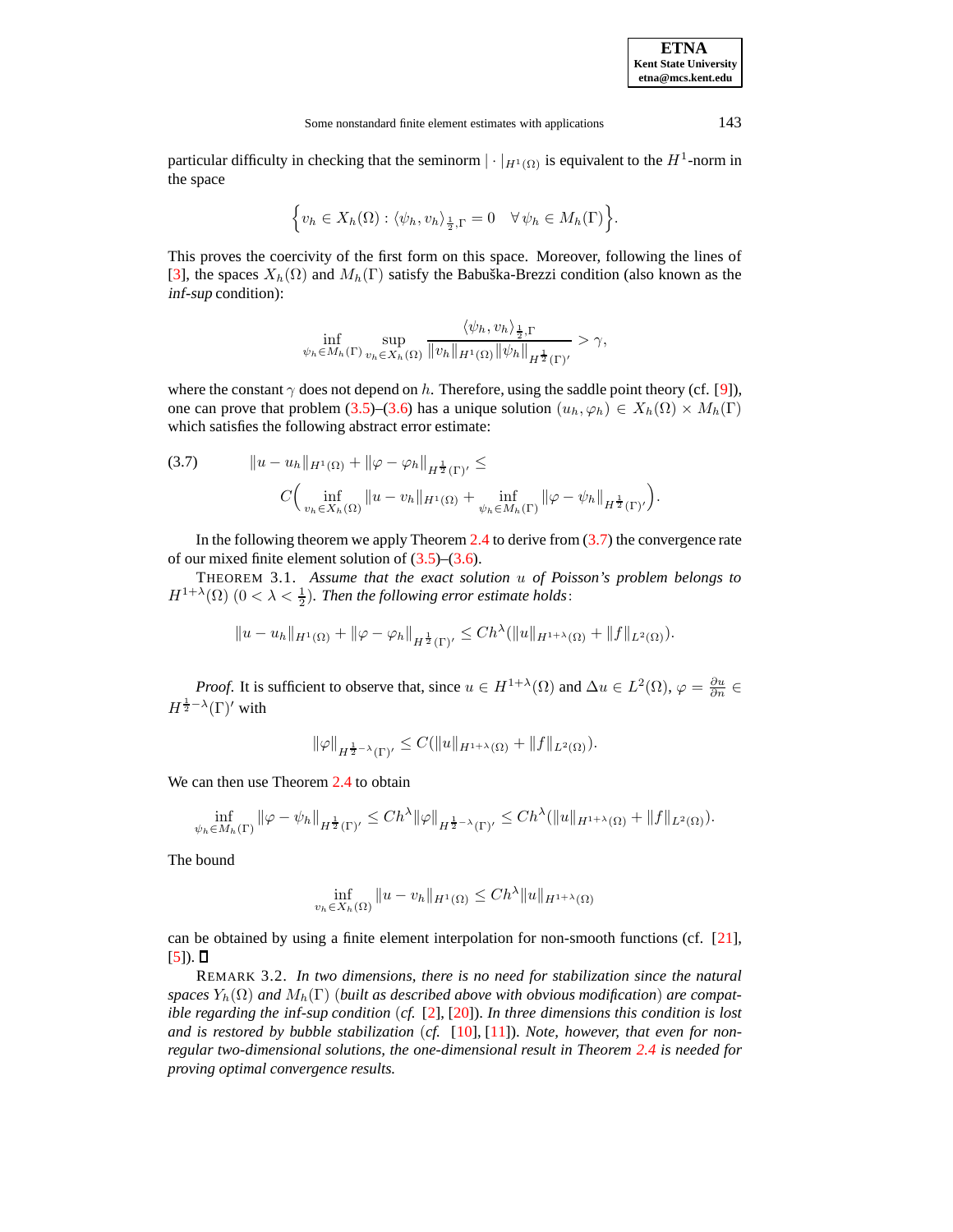**3.2. The unilateral contact variational inequality.** Assume again that Ω is a bounded polyhedral domain in  $\mathbb{R}^3$ . The boundary  $\Gamma = \partial \Omega$  is a union of three non-overlapping sections  $\Gamma_u, \Gamma_g$  and  $\Gamma_c$ . The part  $\Gamma_u$  of nonzero measure is subject to the Dirichlet conditions, while on  $\Gamma_g$  the Neumann condition is prescribed, and  $\Gamma_C$  is the candidate to be in contact with a rigid obstacle. To avoid technicalities arising from the special Sobolev space  $H^{\frac{1}{2}}_{00}(\Gamma_C)$ , we assume that  $\Gamma_u$  and  $\Gamma_c$  do not touch.

For given data  $f \in L^2(\Omega)$  and  $g \in H^{\frac{1}{2}}(\Gamma_g)'$ , the Signorini problem consists of finding  $u$  such that

<span id="page-10-0"></span>
$$
(3.8) \t-\Delta u = f \t\t \text{in } \Omega,
$$

(3.9) 
$$
u = 0 \qquad \text{on } \Gamma_u,
$$

$$
\frac{\partial u}{\partial u} \qquad \qquad \dots \qquad \frac{\partial u}{\partial u} \qquad \dots \qquad \frac{\partial u}{\partial u} \qquad \dots \qquad \frac{\partial u}{\partial u} \qquad \dots \qquad \frac{\partial u}{\partial u} \qquad \dots \qquad \frac{\partial u}{\partial u} \qquad \dots \qquad \frac{\partial u}{\partial u} \qquad \dots \qquad \frac{\partial u}{\partial u} \qquad \dots \qquad \frac{\partial u}{\partial u} \qquad \dots \qquad \frac{\partial u}{\partial u} \qquad \dots \qquad \frac{\partial u}{\partial u} \qquad \dots \qquad \frac{\partial u}{\partial u} \qquad \dots \qquad \frac{\partial u}{\partial u} \qquad \dots \qquad \frac{\partial u}{\partial u} \qquad \dots \qquad \frac{\partial u}{\partial u} \qquad \dots \qquad \frac{\partial u}{\partial u} \qquad \dots \qquad \frac{\partial u}{\partial u} \qquad \dots \qquad \frac{\partial u}{\partial u} \qquad \dots \qquad \frac{\partial u}{\partial u} \qquad \dots \qquad \frac{\partial u}{\partial u} \qquad \dots \qquad \frac{\partial u}{\partial u} \qquad \dots \qquad \frac{\partial u}{\partial u} \qquad \dots \qquad \frac{\partial u}{\partial u} \qquad \dots \qquad \frac{\partial u}{\partial u} \qquad \dots \qquad \frac{\partial u}{\partial u} \qquad \dots \qquad \frac{\partial u}{\partial u} \qquad \dots \qquad \frac{\partial u}{\partial u} \qquad \dots \qquad \frac{\partial u}{\partial u} \qquad \dots \qquad \frac{\partial u}{\partial u} \qquad \dots \qquad \frac{\partial u}{\partial u} \qquad \dots \qquad \frac{\partial u}{\partial u} \qquad \dots \qquad \frac{\partial u}{\partial u} \qquad \dots \qquad \frac{\partial u}{\partial u} \qquad \dots \qquad \frac{\partial u}{\partial u} \qquad \dots \qquad \frac{\partial u}{\partial u} \qquad \dots \qquad \frac{\partial u}{\partial u} \qquad \dots \qquad \frac{\partial u}{\partial u} \qquad \dots \qquad \frac{\partial u}{\partial u} \qquad \dots \qquad \frac{\partial u}{\partial u} \qquad \dots \qquad \frac{\partial u}{\partial u} \qquad \dots \qquad \frac{\partial u}{\partial u
$$

(3.10) 
$$
\frac{\partial u}{\partial n} = g \qquad \text{on } \Gamma_g,
$$

$$
\frac{\partial u}{\partial n}
$$

(3.11) 
$$
u \ge 0
$$
,  $\frac{\partial u}{\partial n} \ge 0$ ,  $u \frac{\partial u}{\partial n} = 0$  on  $\Gamma_C$ ,

where n is the outward unit normal of  $\partial\Omega$ . This model is currently encountered in the conditioning field (where u is a temperature) and in the hydrostatic domain (where  $u$  is a pressure).

Sometimes, for practical reasons, one may want to use the mixed formulation where the condition  $\varphi = \frac{\partial u}{\partial n} \ge 0$  is taken into account explicitly. In this approach the space for the displacement u is the subspace  $H_0^1(\Omega, \Gamma_u)$  of  $H^1(\Omega)$  consisting of functions that vanish on  $\Gamma_u$ , and the flux (normal derivative)  $\varphi = \frac{\partial u}{\partial n}|_{\Gamma_C}$  belongs to the closed convex set

$$
M(\Gamma_C) = \left\{ \psi \in H^{\frac{1}{2}}(\Gamma_C)' : \psi \ge 0 \right\}.
$$

Here the nonnegativity of a distribution  $\psi \in H^{\frac{1}{2}}(\Gamma_C)'$  is to be understood in the sense that  $\langle \psi, \chi \rangle_{\frac{1}{2}, \Gamma_C} \geq 0$  for any nonnegative  $\chi \in H^{\frac{1}{2}}(\Gamma_C)$ . Then  $(u, \varphi)$  is the solution of the following mixed variational inequality:

Find  $(u, \varphi) \in H_0^1(\Omega, \Gamma_u) \times M(\Gamma_C)$  such that

<span id="page-10-2"></span>(3.12) 
$$
\int_{\Omega} \nabla u \cdot \nabla v \, dx + \langle \varphi, v \rangle_{\frac{1}{2}, \Gamma_C} = \int_{\Omega} fv \, dx \qquad \forall v \in H_0^1(\Omega, \Gamma_u),
$$

(3.13) 
$$
\langle \psi - \varphi, u \rangle_{\frac{1}{2}, \Gamma_C} \geq 0 \qquad \forall \psi \in M(\Gamma_C).
$$

A complete analysis of this mixed problem is provided in  $[17]$  (cf. also  $[16]$ ) where an existence and uniqueness result is proven (cf. Theorem 3.14 therein). Moreover we have the following stability estimate:

$$
\|u\|_{H^1(\Omega)}+\|\varphi\|_{H^{\frac{1}{2}}(\Gamma_C)'}\leq C(\|f\|_{L^2(\Omega)}+\|g\|_{H^{\frac{1}{2}}(\Gamma_g)'}).
$$

It is useful to note that if  $K(\Omega)$  is the convex cone

$$
K(\Omega) = \left\{ v \in H_0^1(\Omega, \Gamma_u) : v \ge 0 \right\},\
$$

then  $u \in K(\Omega)$  is also the unique solution of the following primal problem: Find  $u \in K(\Omega)$  such that

<span id="page-10-1"></span>
$$
(3.14) \quad \int_{\Omega} \nabla u \cdot \nabla (v - u) \, dx \ge \int_{\Omega} f(v - u) \, dx + \langle g, v - u \rangle_{\frac{1}{2}, \Gamma_g} \qquad \forall v \in K(\Omega).
$$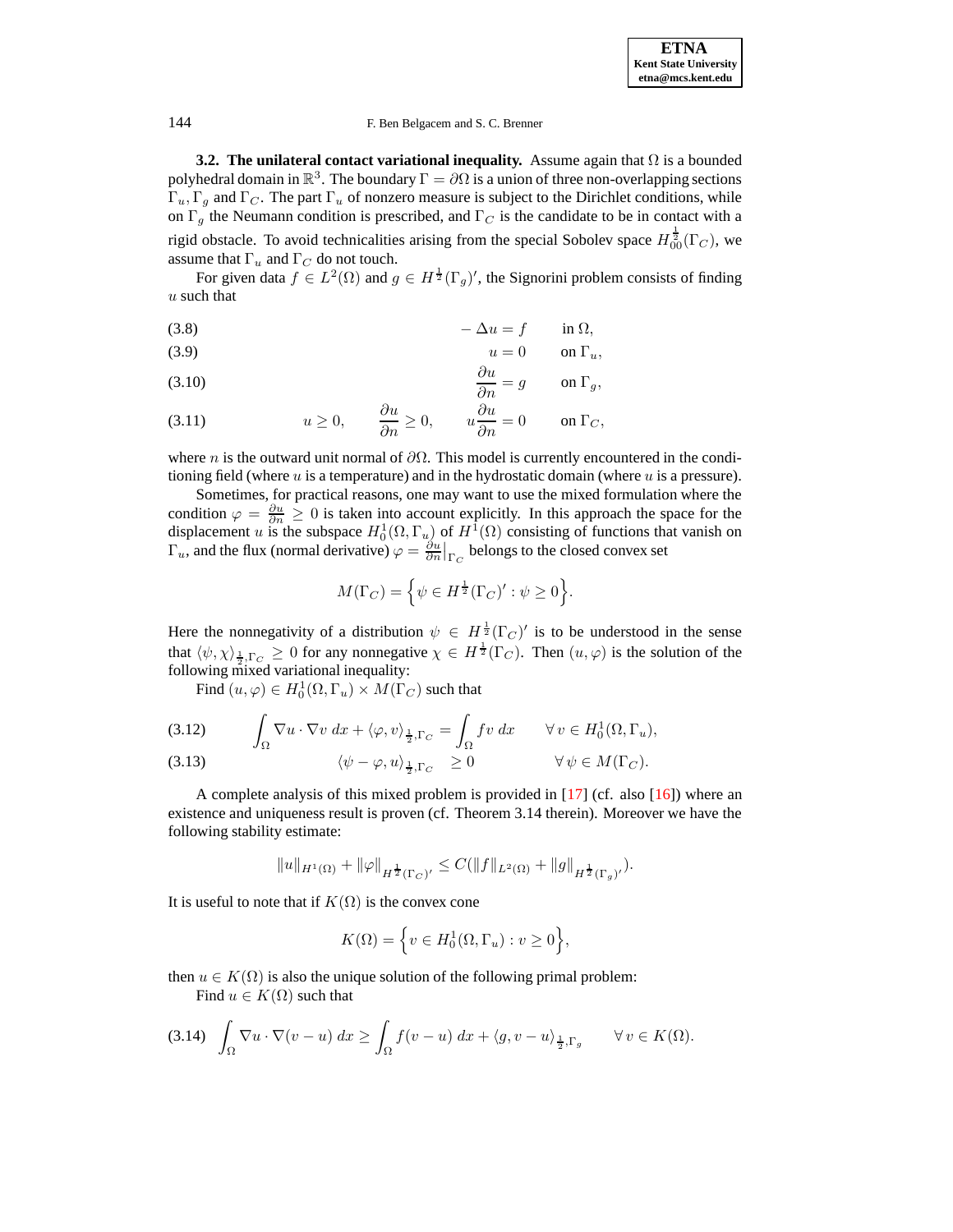#### Some nonstandard finite element estimates with applications 145

REMARK 3.3. *The Neumann and Signorini conditions [\(3.10\)](#page-10-0) and [\(3.11\)](#page-10-0) are taken into account in a weak sense in the primal variational inequality [\(3.14\)](#page-10-1). Indeed, we have*

<span id="page-11-0"></span>(3.15) 
$$
\langle \frac{\partial u}{\partial n}, v \rangle_{\frac{1}{2},\Gamma} - \langle g, v \rangle_{\frac{1}{2},\Gamma_g} \ge 0 \quad \forall v \in H_{00}^{\frac{1}{2}}(\Gamma, \Gamma_u) \text{ and } v|_{\Gamma_C} \ge 0,
$$
  
(3.16)  $\langle \frac{\partial u}{\partial n}, u \rangle_{\frac{1}{2},\Gamma} - \langle g, u \rangle_{\frac{1}{2},\Gamma_g} = 0,$ 

*where*  $H_{00}^{\frac{1}{2}}(\Gamma,\Gamma_u)$  *is the subspace of*  $H^{\frac{1}{2}}(\Gamma)$  *consisting of functions that vanish on*  $\Gamma_u$ . *Roughly speaking,* [\(3.15\)](#page-11-0) *says that*  $\frac{\partial u}{\partial n} = g$  *on*  $\Gamma_g$  *and*  $\frac{\partial u}{\partial n} \ge 0$  *on*  $\Gamma_C$  *while* [\(3.16\)](#page-11-0) *expresses the saturation condition*  $u \frac{\partial u}{\partial n} = 0$  *on*  $\Gamma_C$ *.* 

The approximation of the variational inequality  $(3.12)$ – $(3.13)$  is obtained by generalizing the two-dimensional bubble stabilized mixed finite elements in [\[3\]](#page-14-11) to three dimensions. The finite element tools are the same as those introduced in the previous section. We assume moreover that the mesh  $\mathcal{T}_h^{\Omega}$  is compatible with the partition of the boundary, meaning that the trace of it to  $\Gamma_u$ ,  $\Gamma_g$  and to  $\Gamma_c$  results in two dimensional triangulations. The triangulation of  $\Gamma_C$  is denoted by  $\tilde{\mathscr{T}}_h^C$ .

Taking into account the Dirichlet boundary condition, we define

$$
Y_h(\Omega) = \Big\{ v_h \in \mathscr{C}^0(\Omega) : v_h \big|_\kappa \in \mathcal{P}_1(\kappa) \quad \forall \, \kappa \in \mathscr{T}_h^{\Omega} \quad \text{and} \quad v_h \big|_{\Gamma_C} = 0 \Big\}.
$$

The finite element space where  $u_h$  is computed is then given by

$$
X_h(\Omega) = Y_h(\Omega) \oplus \Big(\bigoplus_{T \in \mathcal{T}_h^C} \mathbb{R} \varphi_T\Big),
$$

and the convex cone for the discrete Lagrange multipliers on  $\Gamma_C$  is taken to be

$$
M_h(\Gamma_C) = \left\{ \psi_h \in L^2(\Gamma_C) : \psi_h \big|_T \in \mathcal{P}_0(T) \quad \forall T \in \mathcal{F}_h^C \quad \text{and} \quad \psi_h \ge 0 \right\}.
$$

We are now ready to set the discrete mixed variational inequality:

Find  $(u_h, \varphi_h) \in X_h(\Omega) \times M_h(\Gamma_C)$  such that

(3.17) 
$$
\int_{\Omega} \nabla u_h \cdot \nabla v_h \, dx + \langle \varphi_h, v_h \rangle_{\frac{1}{2}, \Gamma_C} = \int_{\Omega} f v_h \, dx \qquad \forall v_h \in X_h(\Omega),
$$
  
(3.18) 
$$
\langle \psi_h - \varphi_h, u_h \rangle_{\frac{1}{2}, \Gamma_C} \geq 0 \qquad \forall \psi_h \in M_h(\Gamma_C).
$$

Again the availability of the Babuška-Brezzi condition

$$
\inf_{\psi_h \in M_h(\Gamma_C)} \sup_{v_h \in X_h(\Omega)} \frac{\langle \psi_h, v_h \rangle_{\frac{1}{2},\Gamma_C}}{\|v_h\|_{H^1(\Omega)} \|\psi_h\|_{H^{\frac{1}{2}}(\Gamma_C)'} } > \gamma
$$

allows us to prove existence, uniqueness and stability results.

The analysis of the discretization error is based on the saddle point theory for variational inequalities (cf. [\[17\]](#page-14-18), [\[16\]](#page-14-19)). The methodology is to first obtain the convergence rate on the primal variable  $u$  by analyzing  $(3.14)$  and its approximation. We have therefore to write down a variational problem for  $u_h$  after suppressing the Lagrange multiplier. Let us then introduce the closed convex cone

$$
K_h(\Omega) = \Big\{ v_h \in X_h(\Omega) : \langle \psi_h, v_h \rangle_{\frac{1}{2},\Gamma_C} = \int_{\Gamma_C} \psi_h v_h \ d\Gamma \geq 0 \quad \forall \psi_h \in M_h(\Gamma_C) \Big\}.
$$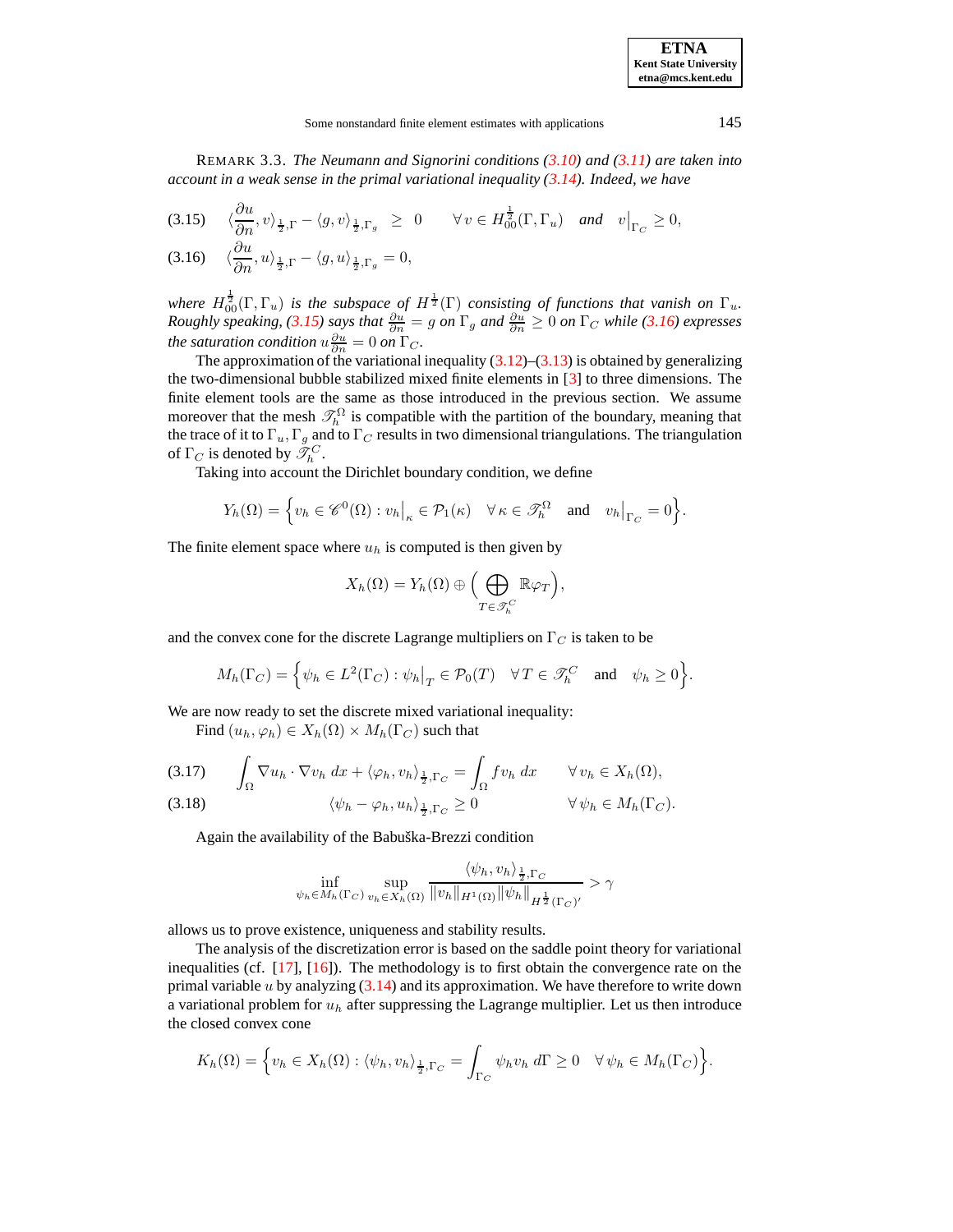It is easy to see that  $u_h$  is also the unique solution of the following variational inequality: Find  $u_h \in K_h(\Omega)$  such that

<span id="page-12-0"></span>
$$
(3.19) \qquad \int_{\Omega} \nabla u_h \cdot \nabla (v_h - u_h) \, dx \ge \int_{\Omega} f(v_h - u_h) \, dx + \langle g, v_h - u_h \rangle_{\frac{1}{2}, \Gamma_g}
$$

 $\forall v_h \in K_h(\Omega).$ 

Note that  $K_h(\Omega) \not\subset K(\Omega)$  and hence problem [\(3.19\)](#page-12-0) is a nonconforming discretization of  $(3.14)$ . Applying Falk's lemma (cf.  $[14]$ ) to  $(3.19)$  yields the following error estimate, the proof of which can be found for instance in [\[4\]](#page-14-21).

LEMMA 3.4. *The following error estimate holds:*

$$
(3.20) \quad \|u - u_h\|_{H^1(\Omega)}^2 \le C \Big[ \inf_{v_h \in K_h(\Omega)} \left( \|u - v_h\|_{H^1(\Omega)}^2 + \frac{\partial u}{\partial n}, v_h >_{\frac{1}{2}, \Gamma} - \langle g, v_h \rangle_{\frac{1}{2}, \Gamma_g} \right) + \inf_{v \in K(\Omega)} \left( \langle \frac{\partial u}{\partial n}, v - u_h \rangle_{\frac{1}{2}, \Gamma} - \langle g, v - u_h \rangle_{\frac{1}{2}, \Gamma_g} \right) \Big].
$$

The first infimum of the bound given in Lemma 3.2 is the approximation error and the boundary term involved there is specifically generated by the discretization of variational inequalities. The second infimum is the consistency error, the price for the "variational crime" due to the nonconformity of the approximation. These two errors will be studied separately.

LEMMA 3.5. Assume that for some  $\lambda$   $(0 < \lambda < \frac{1}{2})$  we have  $g \in H^{\frac{1}{2}-\lambda}(\Gamma_g)^t$  and that *the exact solution* u *of Signorini's problem belongs to* H1+<sup>λ</sup> (Ω)*. Then the following estimate holds*:

$$
\inf_{v_h \in K_h(\Omega)} \left( \|u - v_h\|_{H^1(\Omega)}^2 + \langle \frac{\partial u}{\partial n}, v_h \rangle_{\frac{1}{2},\Gamma} - \langle g, v_h \rangle_{\frac{1}{2},\Gamma_g} \right) \le
$$
  

$$
Ch^{2\lambda} \Big[ \|u\|_{H^{1+\lambda}(\Omega)} + \|f\|_{L^2(\Omega)} + \|g\|_{H^{\frac{1}{2}-\lambda}(\Gamma_g)'} \Big] \|u\|_{H^{1+\lambda}(\Omega)}.
$$

*Proof.* It suffices to choose  $v_h \in Y_h(\Omega)$  to be the Lagrange interpolant of u. It is checked that  $v_h \in K_h(\Omega)$  since  $v_h\big|_{\Gamma_C} \geq 0$ . The estimate is derived following [\[4\]](#page-14-21).

LEMMA 3.6. Assume that for some  $\lambda$   $(0 < \lambda < \frac{1}{2})$  we have  $g \in H^{\frac{1}{2}-\lambda}(\Gamma_g)'$  and that *the exact solution* u *of Signorini's problem belongs to* H1+<sup>λ</sup> (Ω)*. Then the following estimate holds*:

$$
\inf_{v \in K(\Omega)} \left( \langle \frac{\partial u}{\partial n}, v - u_h \rangle_{\frac{1}{2},\Gamma} - \langle g, v - u_h \rangle_{\frac{1}{2},\Gamma_g} \right) \le
$$
\n
$$
Ch^{\lambda} \left[ \|u\|_{H^{1+\lambda}(\Omega)} + \|f\|_{L^{2}(\Omega)} + \|g\|_{H^{\frac{1}{2}-\lambda}(\Gamma_g)'} \right] \left( \|u - u_h\|_{H^{1}(\Omega)} + h^{\lambda} \|u\|_{H^{1+\lambda}(\Omega)} \right).
$$

*Proof.* First of all, observe that since  $g \in H^{\frac{1}{2}-\lambda}(\Gamma_g)'$  and  $\frac{\partial u}{\partial n} \in H^{\frac{1}{2}-\lambda}(\Gamma)'$ , a density argument and [\(3.15\)](#page-11-0) imply

$$
\langle \frac{\partial u}{\partial n}, v \rangle_{\frac{1}{2}-\lambda, \Gamma} - \langle g, v \rangle_{\frac{1}{2}-\lambda, \Gamma_g} \ge 0 \qquad \forall \, v \in H^{\frac{1}{2}-\lambda}(\Gamma) \quad \text{and} \quad v\big|_{\Gamma_C} \ge 0.
$$

It follows that if  $\psi_h = \Pi_h^0(\frac{\partial u}{\partial n}) \in M_h(\Gamma)$  is the piecewise constant interpolant of  $\frac{\partial u}{\partial n}$ , then we have

$$
\psi_h\big|_T = \frac{1}{|T|} \langle \frac{\partial u}{\partial n}, 1_T \rangle_{\frac{1}{2} - \lambda, \Gamma} = \frac{1}{|T|} \langle g, 1_T \rangle_{\frac{1}{2} - \lambda, \Gamma_g} \qquad \forall T \in \mathcal{F}_h^C,
$$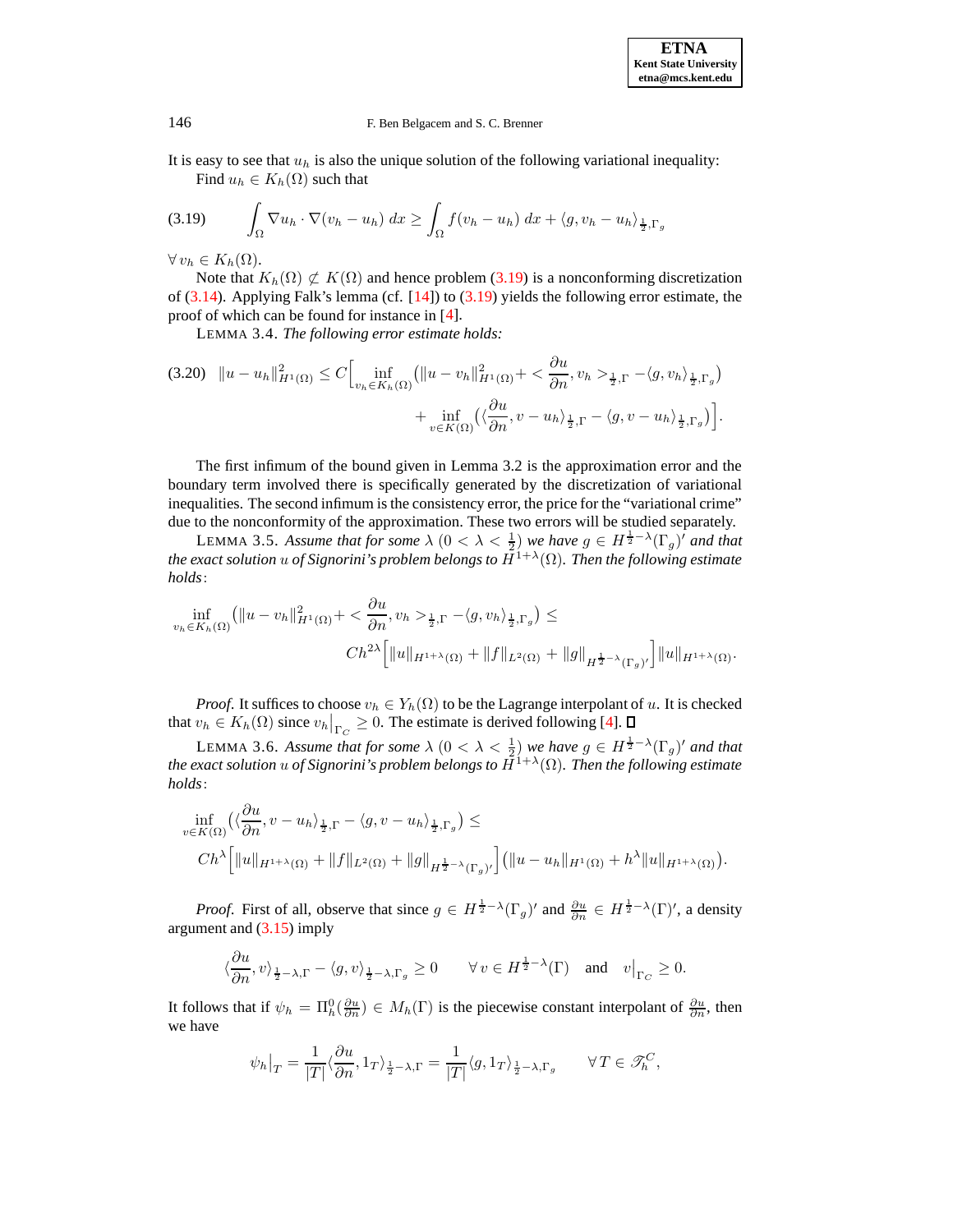where  $1_T \in H^{\frac{1}{2}-\lambda}(\Gamma)$  is the characteristic function of the set T. In particular, this means that  $\psi_h\big|_{\Gamma_g}\in M_h(\Gamma_g)$  (respectively,  $\psi_h\big|_{\Gamma_G}\in M_h(\Gamma_G)$ ) is the piecewise constant interpolant of g on  $\Gamma_g$  (respecttively, of  $\varphi$  on  $\Gamma_C$ ).

Now, to prove the result of the lemma we choose  $v = u \in K(\Omega)$ , then

$$
\langle \frac{\partial u}{\partial n}, u - u_h \rangle_{\frac{1}{2},\Gamma} - \langle g, u - u_h \rangle_{\frac{1}{2},\Gamma_g} = \langle \psi_h, u - u_h \rangle_{\frac{1}{2} - \lambda, \Gamma} - \langle \psi_h, u - u_h \rangle_{\frac{1}{2} - \lambda, \Gamma_g}
$$

$$
+ \langle \frac{\partial u}{\partial n} - \psi_h, u - u_h \rangle_{\frac{1}{2} - \lambda, \Gamma} - \langle g - \psi_h, u - u_h \rangle_{\frac{1}{2} - \lambda, \Gamma_g}.
$$

In view of the unilateral contact condition we have

$$
\langle \psi_h, u_h \rangle_{\frac{1}{2}-\lambda, \Gamma} - \langle \psi_h, u_h \rangle_{\frac{1}{2}-\lambda, \Gamma_g} = \int_{\Gamma_C} \psi_h u_h \ d\Gamma \ge 0.
$$

It follows that

$$
\langle \psi_h, u - u_h \rangle_{\frac{1}{2} - \lambda, \Gamma} - \langle \psi_h, u - u_h \rangle_{\frac{1}{2} - \lambda, \Gamma_g} \leq \langle \psi_h, u \rangle_{\frac{1}{2} - \lambda, \Gamma} - \langle \psi_h, u \rangle_{\frac{1}{2} - \lambda, \Gamma_g}.
$$

On account of the saturation condition  $(3.16)$  we have then

$$
\langle \psi_h, u - u_h \rangle_{\frac{1}{2} - \lambda, \Gamma} - \langle \psi_h, u - u_h \rangle_{\frac{1}{2} - \lambda, \Gamma_g}
$$
  
\n
$$
\leq \langle \psi_h - \frac{\partial u}{\partial n}, u \rangle_{\frac{1}{2} - \lambda, \Gamma} - \langle \psi_h - g, u \rangle_{\frac{1}{2} - \lambda, \Gamma_g}
$$
  
\n
$$
\leq \|\frac{\partial u}{\partial n} - \psi_h\|_{H^{\frac{1}{2} + \lambda}(\Gamma)'} \|u\|_{H^{\frac{1}{2} + \lambda}(\Gamma)} + \|g - \psi_h\|_{H^{\frac{1}{2} + \lambda}(\Gamma_g)'} \|u\|_{H^{\frac{1}{2} + \lambda}(\Gamma_g)}.
$$

As  $g \in H^{\frac{1}{2}-\lambda}(\Gamma_g)'$  and  $\frac{\partial u}{\partial n} \in H^{\frac{1}{2}-\lambda}(\Gamma)'$ , an application of Theorem [2.4](#page-4-3) produces

<span id="page-13-0"></span>
$$
(3.21) \qquad \langle \psi_h - \frac{\partial u}{\partial n}, u \rangle_{\frac{1}{2} - \lambda, \Gamma} - \langle \psi_h - g, u \rangle_{\frac{1}{2} - \lambda, \Gamma_g} \le
$$

$$
Ch^{2\lambda} \left[ \|u\|_{H^{1+\lambda}(\Omega)} + \|f\|_{L^2(\Omega)} + \|g\|_{H^{\frac{1}{2}-\lambda}(\Gamma_g)} \right] \|u\|_{H^{1+\lambda}(\Omega)}.
$$

The remaining part is handled in the following way:

$$
\langle \frac{\partial u}{\partial n} - \psi_h, u - u_h \rangle_{\frac{1}{2} - \lambda, \Gamma} - \langle g - \psi_h, u - u_h \rangle_{\frac{1}{2} - \lambda, \Gamma_g} \le
$$
  

$$
\|\frac{\partial u}{\partial n} - \psi_h\|_{H^{\frac{1}{2}}(\Gamma)'} \|u - u_h\|_{H^{\frac{1}{2}}(\Gamma)} + \|g - \psi_h\|_{H^{\frac{1}{2}}(\Gamma_g)'} \|u - u_h\|_{H^{\frac{1}{2}}(\Gamma)}.
$$

Again by Theorem [2.4](#page-4-3) we obtain

<span id="page-13-1"></span>
$$
(3.22) \langle \frac{\partial u}{\partial n} - \psi_h, u - u_h \rangle_{\frac{1}{2} - \lambda, \Gamma} - \langle g - \psi_h, u - u_h \rangle_{\frac{1}{2} - \lambda, \Gamma_g} \leq
$$
  

$$
Ch^{\lambda} \left[ \|u\|_{H^{1+\lambda}(\Omega)} + \|f\|_{L^2(\Omega)} + \|g\|_{H^{\frac{1}{2}-\lambda}(\Gamma_g)'} \right] \|u - u_h\|_{H^1(\Omega)}.
$$

Combining  $(3.21)$  and  $(3.22)$  yields the proof of the lemma.  $\Box$ 

Assembling together the results of both lemmas and using a bootstrapping argument gives the final error estimate.

THEOREM 3.7. Assume that for some  $\lambda$   $(0 < \lambda < \frac{1}{2})$  we have  $g \in H^{\frac{1}{2}-\lambda}(\Gamma_g)'$  and that *the exact solution*  $u$  *of Signorini's problem belongs to*  $\tilde{H}^{1+\lambda}(\Omega)$ *. Then the solution of [\(3.19\)](#page-12-0) satisfies*

$$
||u - u_h||_{H^1(\Omega)} \le Ch^{\lambda} \Big[ ||u||_{H^{1+\lambda}(\Omega)} + ||f||_{L^2(\Omega)} + ||g||_{H^{\frac{1}{2}-\lambda}(\Gamma_g)'} \Big].
$$